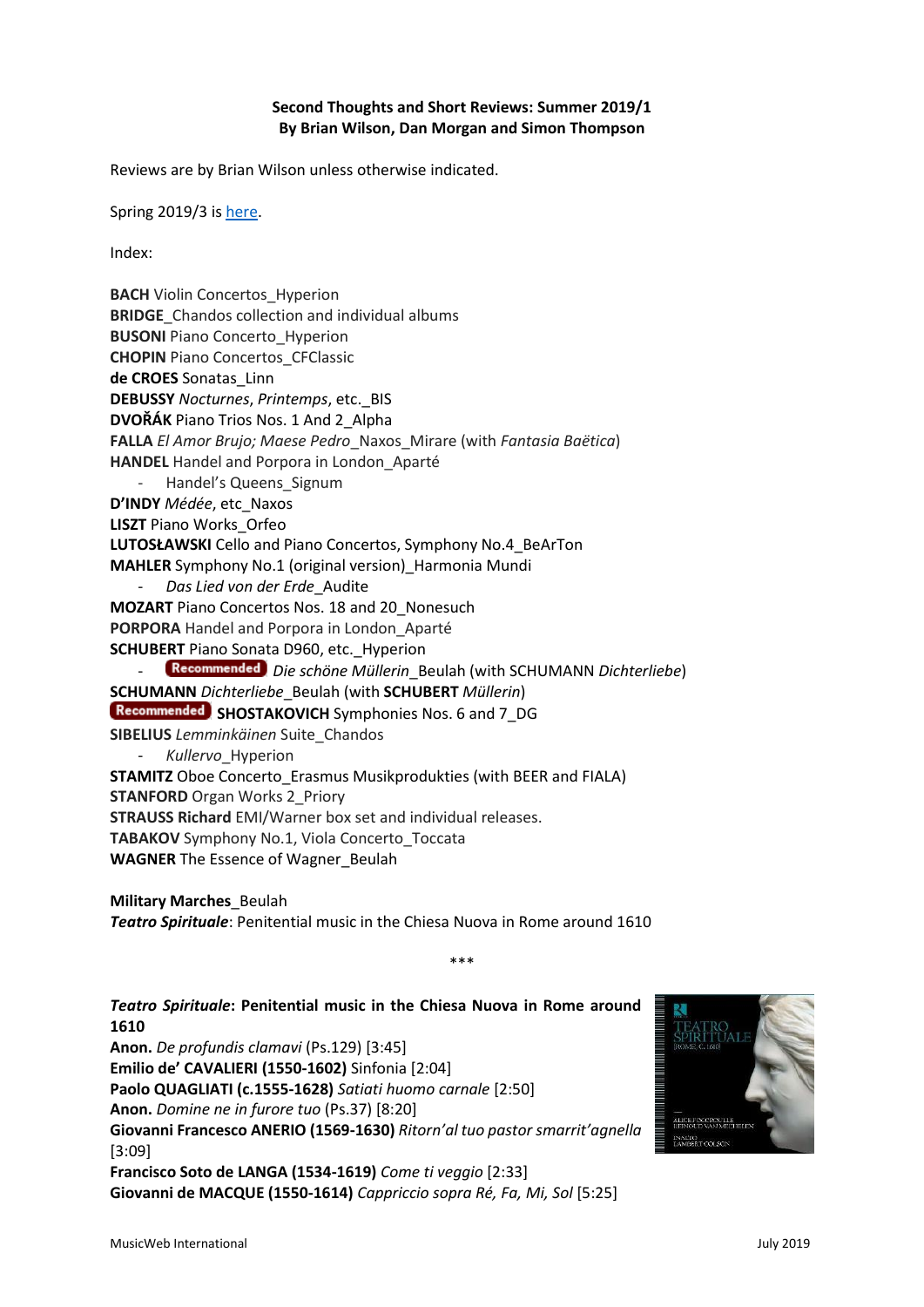**Antonio CIFRA (c. 1584-1629)** *Emendemus in melius* [2:54]

**Anon.** *Domine exaudi orationem meam* (Ps.142) [5:08]

**Luca MARENZIO (1553-1599)** *Crudele acerba* [2:46]

**Anon.** *Miserere mei Deus* (Ps.50 [51]) [9:07]

**Paolo ANIMUCCIA (d. c.1563)** *S'alhor che più sperai* [1:51]

**Antonio FRESCOBALDI (1583-1643)** *Toccata quarta per l'organo da sonarsi alla levatione* [5:08]

**Anon.** *Domine ne in furore tuo* (Ps.6) [4:49]

**Antonio FRESCOBALDI** *Canzon quinta* a 4 [3:40]

**Giovanni Francesco ANERIO** Signor, Io T'ho Confitto [3:10]

**Paolo QUAGLIATI** *Recercata* 19 a 4 [5:27]

InAlto [Alice Foccroulle (soprano), Reinoud Van Mechelen (tenor), Stéphanie Leclercq (mezzo), Olivier Coiffet (tenor), Guillaume Olry (bass); Guy Hanssen, Susanna Defendi, Charlotte van Passen, Bart Vroomen (trombones), Rodney Prada, Noelia Reverte Reche (lirone), Simone Vallerotonda, Christoph Sommer (theorbo and archlute), Marc Meisel (organ & harpsichord)]/Lambert Colson (cornett, mute cornett)

rec. Trevi, Chiesa museale di San Francesco, 9-11 January 2018 and Bolland, Église Saint-Apollinaire, 18-20 September 2018. DDD.

Texts and translations included. Reviewed as 24/96 press preview **RICERCAR RIC399** [72:14]

| CD available from | amazon              |
|-------------------|---------------------|
| ArkivMusic        | PRESTÖ<br>Classical |
| Stream from       | <b>Naxos Music</b>  |
|                   | Library             |

If you can't beat them, join them – or why should the Devil have all the best tunes? In the Oratory named after him (officially established in Rome in 1575) St. Philip Neri employed music in the secular style of the day, often with texts in more approachable Italian rather than Latin, to teach and encourage. Some of the music associated with

the Oratory, including the earliest oratorios, the musical form named after the institution, has already been available on record, but most of the music on this new Ricercar album has been newly mined from the archives – which makes it sound dull, but it isn't. Nor is the fact that, of the composers included, only half are represented in the catalogue an indication of the quality of the music. Or, indeed, of the performances and recording, especially as heard in 24-bit.

I believe that I've come across InAlto only once before, on a recording of the music of Johann Hermann Schein (Ramée **RAM1401** – [review](http://musicweb-international.com/classrev/2016/Mar/Schein_Leipzig_RAM1401.htm) – [review\)](http://www.musicweb-international.com/classrev/2015/Mar/Schein_Schweigen_RAM1401.htm). I liked that album, as did Johan van Veen, with some reservations, and I like the current one.

# **Johann Sebastian BACH (1685-1750)**

[Violin Concerto](http://www.musicweb-international.com/mwork_index/jsb_vc.htm) in a minor, BWV1041 [12:17] Violin Concerto in E, BWV1042 [14:55] Violin Concerto in A, BWV1055R [13:11] Violin Concerto in g minor, BWV1056R [9:01] Violin Concerto in d minor, BWV1052R [19:27] Alina Ibragimova (violin) Arcangelo/Jonathan Cohen rec. Henry Wood Hall, London, 8-10 August, 2014. DDD.



**HYPERION CDA68068** [68:51] For CD purchase details please see [review.](http://www.musicweb-international.com/classrev/2015/Nov/Bach_VCs_CDA68068.htm)

Download from $h$ /*perion*  I came to this disc after listening to [Isabelle Faust's superb](http://www.musicweb-international.com/classrev/2019/May/Bach_VCs_HMM902335.htm)  [recent set of the Bach violin concertos plus lots of extras.](http://www.musicweb-international.com/classrev/2019/May/Bach_VCs_HMM902335.htm)

Ibragimova's disc is very different but every bit as good.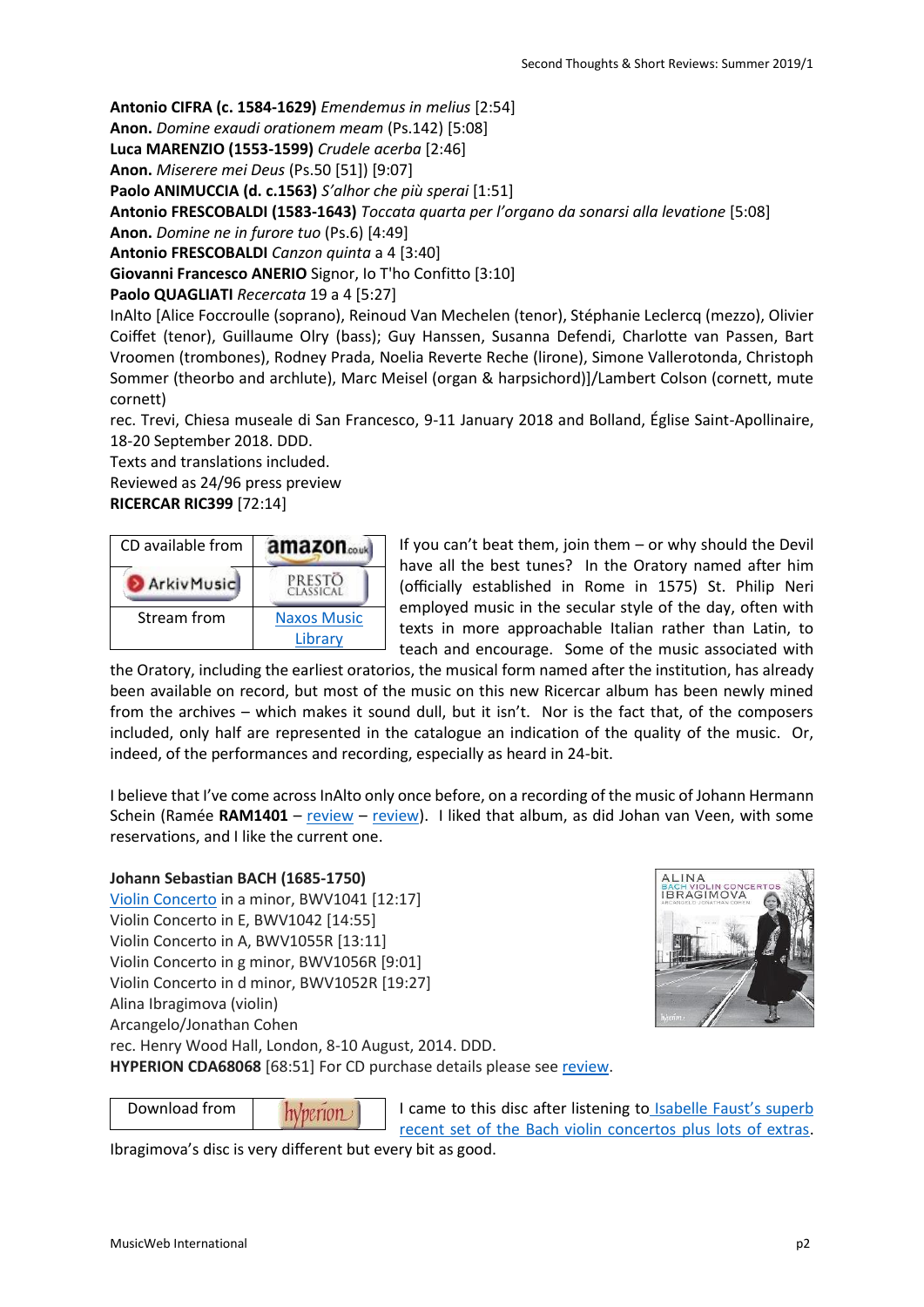For one thing, the orchestral texture is enlivened by a very busy theorbo, something missing from Faust's Berlin Academy of Ancient Music (or, if it was there, it was such a small part of the texture that I didn't notice it). Here Arcangelo place it at the forefront, and it makes a big difference, strumming along mischievously to the allegros, and swirling rhapsodically around the slow movements. I really liked it, not least for the bounce it gives to the finales and the odd unexpected flourish that catches you unawares.

Ibragimova herself is as masterful as you'd expect. She plays without vibrato but with a strong sense of legato, giving the music a silky allure that still sounds athletic and pacey. One characteristic of her playing is the sensitivity of the drama that she injects into the music. Repeatedly she will begin a phrase assertively then pull back towards its end, giving the music a sense of ebb and flow that's almost like an operatic aria. Again: it's rather different to Faust's approach, which is more directly poetic and every bit as valid, but the two albums stand alongside each other very convincingly and form appropriate contrasts.

The reconstructions are done sensitively, too, and I was completely convinced by the A major (BWV 1055) concerto, in particular, sporting lyrical sensibility that sounds perfect for the violin. The 24-bit FLAC sound is excellent, too, bringing the ear close to the music while also giving it a splendid sense of space. [*Simon Thompson*]

For slightly different interpretations of what is meant by 'Bach Violin Concertos', in equally recommendable performances, try Cecilia Bernardini and John Butt (Linn – [review\)](http://www.musicweb-international.com/classrev/2016/Mar/Bach_VCs_CKD519.htm) or Giulio Carmignola with Concerto Köln (DG – [review\)](http://www.musicweb-international.com/classrev/2014/Dec14/Bach_VCs_4114.htm) or Rachel Podger with Brecon Baroque [\(DL Roundup\)](http://www.musicweb-international.com/classrev/2011/Nov11/DL_roundup_Nov11_1.htm). [**BW**]

**Duel: Porpora and Handel in London George Frideric HANDEL (1685-1759)**  *Alcina*, HWV34: *Sta nell'ircana pietrosa tana* [5:29] **[Nicola Antonio](https://www.prestomusic.com/classical/composers/1606--porpora) PORPORA (1686-1768)** *Arianna in Naxo*: *Nume che reggi'l mare* [7:13] *David e Bersabea*: *Dolce è su queste alte mie logge a sera* [2:17] *Fu del braccio onnipotente* [5:57] *Polifemo*: *ouverture* [5:37] *Calcante e Achille*: *A questa man verrà* [4:12] **George Frideric HANDEL** *Ariodante*, HWV33: *Scherza infida* [9:16] **[Nicola Antonio](https://www.prestomusic.com/classical/composers/1606--porpora) PORPORA** *Polifemo*: *Il gioir qualor s'aspetta* [5:46] **George Frideric HANDEL** *Ariodante*, HWV33, *suite de ballet* [5:27] **[Nicola Antonio](https://www.prestomusic.com/classical/composers/1606--porpora) PORPORA** *Mitridate*: *Alza al soglio i guardi* [4:13] **George Frideric HANDEL** *Tolomeo*, HWV25: *Inumano fratel, barbara madre* [1:49] *Stille amare, già vi sento* [4:15] *Catone in Utica*, HWV-A7: *Quando piomba improvvisa saetta* [4:12] Giuseppina Bridelli (mezzo) Le Concert de l'Hostel Dieu/Franck-Emmanuel Comte (harpsichord) rec. 27-30 June 2018, Temple Lanterne, Lyon, France. DDD. Texts and translations included Reviewed as mp3 press preview **APARTÉ A461** [65:50] For CD se[e review](http://musicweb-international.com/classrev/2019/Jul/Duel_A461.htm)

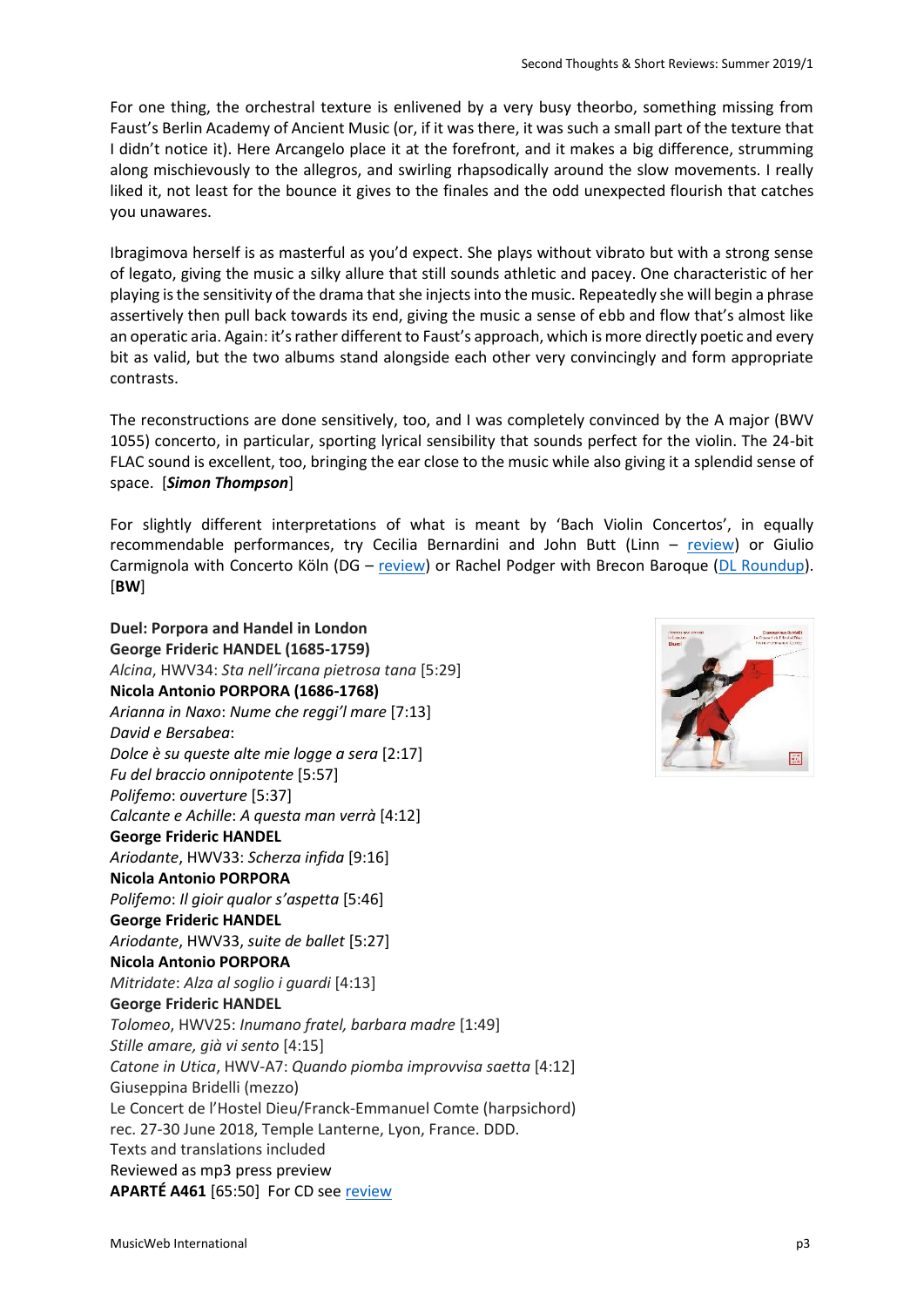| Stream from | <b>Naxos Music</b> |
|-------------|--------------------|
|             | Library            |

Handel and Porpora are reported to have slogged it out in operatic rivalry in London between 1733 and 1737, but it was a rivalry more apparent, as the notes to this recording

point out, from the standpoint of their supporters than from the composers, who seem to have admired each other's music. In any case, it was a short-lived affair, with Porpora returning to the continent when the Opera of the Nobility collapsed, so the cover is a little inappropriate. Forget about the 'duel' and enjoy the music in these fine performances.

There's a similarly-titled ASV recording, but it offers different material from the new album: rather oddly, the Handel works included come from his German arias, an Italian cantata fragment and a violin sonata (**CDAGAU192**[, Presto CD](https://www.prestomusic.com/classical/products/8036694--handel-and-porpora-the-rivals) or download). There are other recitals which pair the two composers' operatic music and some individual Porpora selections, but the new album is valuable mainly for the Porpora items, the vast majority of which are receiving their only (first?) outing on record. I'm not going to try to compare the performance of *Nume che reggi'l mare* with that of Max Cencic, except that we don't seem to have reviewed that 2018 album and to report that I found his singing less OTT than I had expected (Decca **4833235**). Giuseppina Bridelli may not have Cencic's range or sense of drama, but I very much enjoyed her singing, even of the better-known items such as *Scherza infida.*

The earlier and better-known rivalry between Handel and Bononcini (famously nick-named Tweedledum and Tweedledee, supposedly by contemporaries) has been celebrated in surprisingly few recordings, though a new 2-CD album from Signum seems set to put that right in some measure (*Handel's Queens, Cuzzoni and Faustina*, **SIGCD579** rec. February 2019 [127:55] – reviewed as 24/96 download with pdf booklet from [hyperion](https://www.hyperion-records.co.uk/dc.asp?dc=D_SIGCD579)[records.co.uk\)](https://www.hyperion-records.co.uk/dc.asp?dc=D_SIGCD579):





In drawing together music for Francesca Cuzzoni and Faustina Bordini, the new Signum recording casts its net wider than, for example, a Harmonia Mundi album from Lawrence Zazzo, La Nuova Musica and David Bates of Handel, Bononcini and Ariosti which I made *Recording of the Month* (**HMU807590** – [DL News 2014/14\)](http://www.musicweb-international.com/classrev/2014/Nov14/DL_News_2014_14.htm). Or, indeed,

Hyperion's Handel-only *Rival Queens* with Emma Kirkby and Catherine Bott, valuable as that is (**CDA66950**, or download, or as part of **CDS44271/3:** *Bargain of the Month* – [review\)](http://www.musicweb-international.com/classrev/2007/Sept07/Handel_kirkby_CDS44271-3.htm). Both as a single CD and as a set the Hyperion is now Archive Service only, so the 3-disc set is no longer a bargain but it remains available to download, with pdf booklet, for £15 – [here:](https://www.hyperion-records.co.uk/dc.asp?dc=D_CDS44271/3) unlike other labels, Hyperion don't bump up the prices of their downloads when the CD is deleted, and they always include the booklet.

Just to list the composers included on Signum looks like a roll-call of the great and the less famous. One can almost imagine them answering to their names in the musicians' Elysian fields: **ARIOSTI, Attilio Malachia (1666-c.1729), BONONCINI Giovanni Battista (1670-1747), GREENE Maurice (1695- 1755), HANDEL George Frideric (1685-1759), HASSE Johann Adolph (1699-1783), LEO Leonardo (1694-1744), ORLANDINI Giovanni Maria (c.1675-1760), POLLAROLO Carlo Francesco (c.1653-1722), PORPORA Nicola Antonio (1686-1768), TORRI Pietro (1650-1737), VINCI Leonardo (1690-1730), VIVALDI Antonio (1678-1741**).

Lucy Crowe and Mary Bevan are the rival queens on Signum, with London Early Opera directed by Bridget Cunningham. There are some familiar items, such as Handel's *Da tempeste il legno infranto* from *Giulio Cesare*, and Lucy Crowe holds her own here against the competition, but there is much that cannot be found elsewhere; on the very next track Mary Bevan matches her in Hasse's *Se fosse il mio diletto* from *Dalisa*. Handel famously threatened to throw Cuzzoni out of the window, but the new recording left me with no desire to defenestrate Ms Crowe or Ms Bevan – quite the opposite.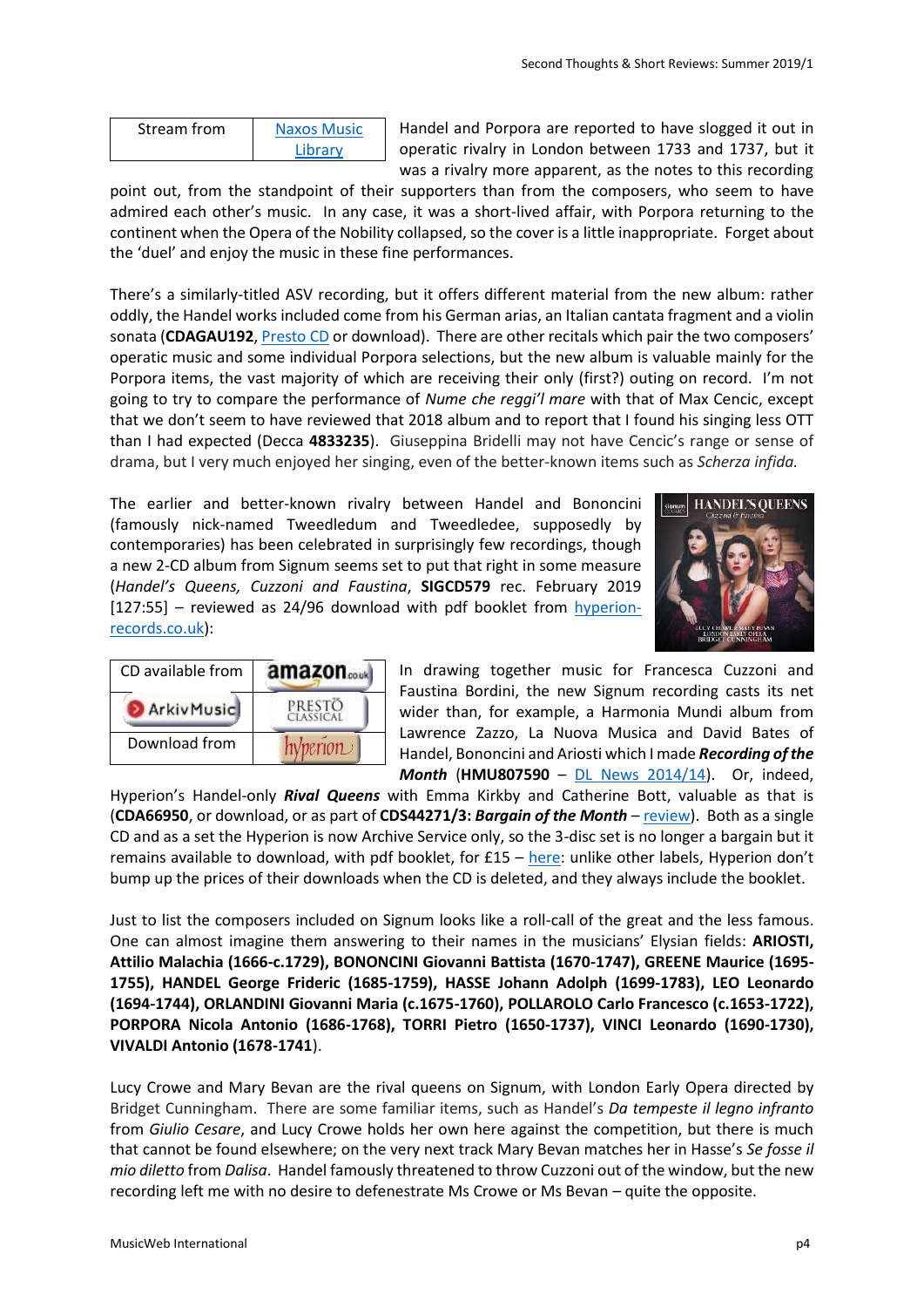# **Henri-Jacques de CROES (1705–1786)**

*La Sonate Égarée* (The Lost Sonata) *Six Sonates en trio*, Op.5 (pub. between 1735 and 1746) [62:19] Barrocotout [Carlota Garcia (traverso), Izana Soria (violin), Edouard Catalan (cello), Ganaël Schneider (harpsichord)] rec. National Centre for Early Music, York, UK, 16–19 July 2018. DDD. Reviewed as mp3 press preview.

**LINN CKD597** [62:19]

|                  | Henri-Jacques<br>de Croes |
|------------------|---------------------------|
|                  | La Sonate Égurée          |
|                  |                           |
| <b>BARBOROUT</b> |                           |
|                  |                           |
|                  |                           |

| CD available from | amazon |
|-------------------|--------|
| PRESTO<br>TACC1C  |        |

I had encountered some of the music of Henri-Joseph de Croes – there are occasional recordings of his concertos and partitas – but not that of his father Henri-Jacques, having somehow missed Dominy Clements' review of some of his

sacred music on the Et'cetera label (**KTC1605** – [review\)](http://www.musicweb-international.com/classrev/2017/Oct/Croes_motets_KTC1605.htm). That includes one of his strings-only Op.4 Sonatas. Their successors, published as Op.5, exist only as a single copy in the University of Virginia music library, hence the title of this album. (I didn't know the word *égaré*, either, but my A- and Slevel French is long in the past and even the work on Montaigne for my MA almost as far off.)

The Op.5 trio sonatas feature the flute prominently, so those of a like mind with Mozart – who supposedly disliked it – had better steer clear. The rest of us will find some charming music in the *galant* style, somewhere between the late baroque and the early classical. The performances are accomplished and civilised, which sounds like damning with faint praise; it isn't, since I foresee some late evening returns to this album. I find that an ideal time for the flute, perhaps because I first heard Bach's second orchestral suite on the Third Programme, as it then was, at 11.15 p.m.

# **Classical Bohemian Concertos**

Oboe Concerto in C [13:32] Clarinet Concerto No.1 [23:47] Concertante in B-flat for clarinet and cor anglais [22:15] Joost Hekel (clarinet), Paul van der Linden (oboe) Concerto '91/Ricardo Kanji **[ERASMUS MUZIEKPRODUCTIES](https://www.emusic.com/label/198016/Erasmus-Muziekproducties)** [59:33]



I've given you all the information offered to potential downloaders by emusic and Amazon. This kind of 'magical mystery tour'simply is not enough for either the beginner or the mature collector: we need to know the names of the composers and we just are not given them by either provider, nor are they provided in the codec for each track. New collectors who like any of the music will not know how to follow up any of the composers. I had to do quite a lot of research to confirm my guess that the Oboe Concerto is by **Johann STAMITZ (Jan STAMIC, 1717-1757)**. The Clarinet Concerto is by **Joseph BEER (1744-1812)** and the Concertante by **Joseph FIALA (1748-1816)**. The recording, on period instruments, seems to have been made in Utrecht in 1996.

To be fair to Qobuz, they do give some of this information if you look for it and their download price of £6.39 (lossless) is more attractive than Amazon's £7.89 for mp3. Subscribers to emusic pay £3.78 or less depending on the chosen monthly tariff. There's no booklet from any source.

There's little enough available by Johann Stamitz\*, father of the Bohemian musical dynasty – an Oboe Concerto in D on Alto seems to be a different work. There's even less by the other two composers – the only recordings of Beer refer to a C20 composer of that name. So, while the music hardly amounts to neglected masterpieces, it's all very agreeable and the performances do it justice, while the recording, as heard in 320kb/s mp3 from emusic, is good.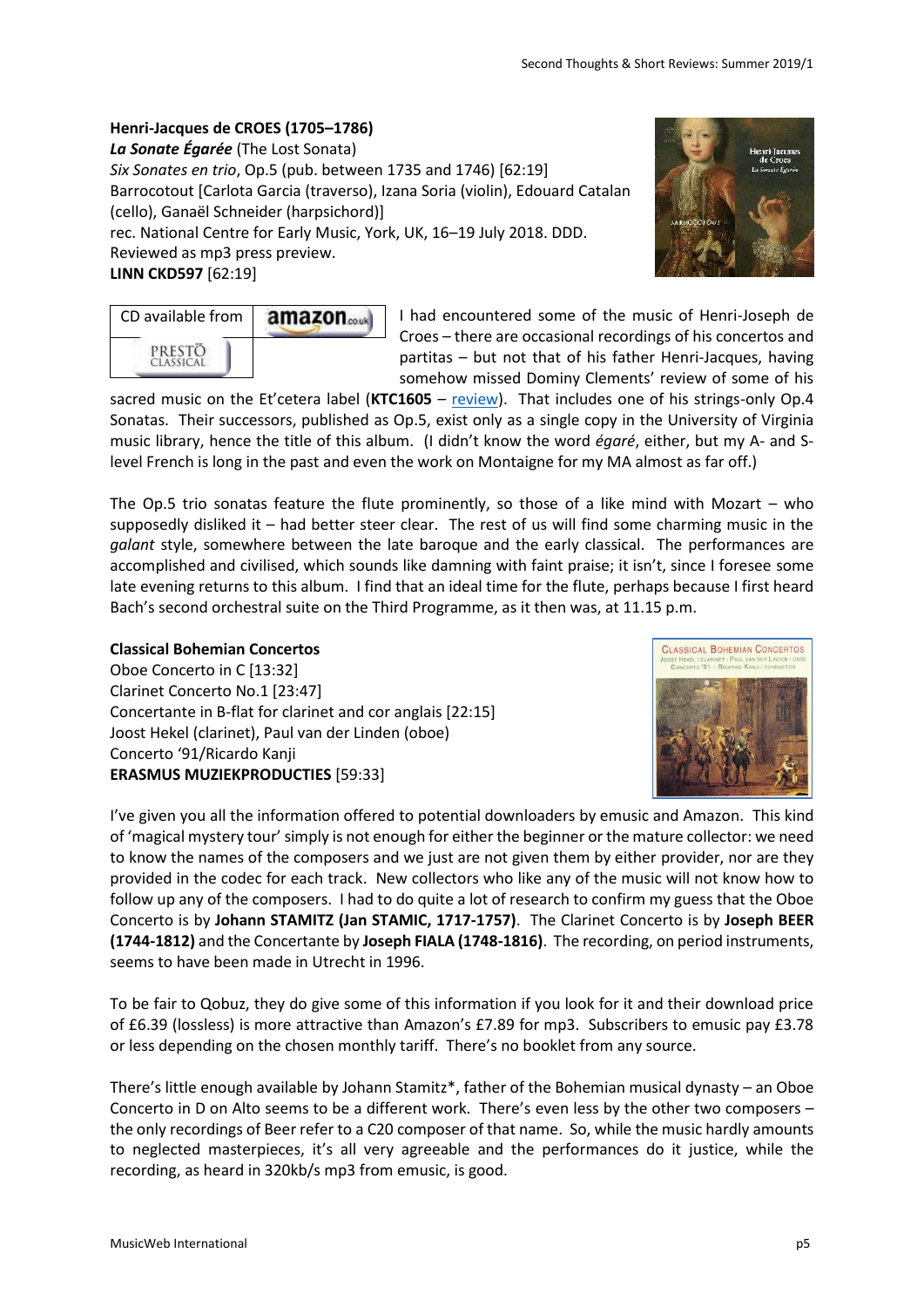Regular readers will know that I have been concerned for some time now about the diminished and diminishing classical and jazz material available from emusic. I've kept up my monthly subscription in the hope that I could report that their promise of 'exciting material' coming along would materialise, but I'm on the point of giving up entirely. Even more annoyingly in this case, the webpage offers more music by Stamitz, presumably Carl, but when you follow the link 'Sorry, that album is not available' pops up. The last straw for me was the disappearance of Audite and Brilliant Classics recordings – among the very few important labels to have survived until recently. Gimell is hanging in there, but their Tallis Scholars recordings can be obtained in better quality and usually costing less from Hyperion.

The other problem with emusic is that their per-track charging policy; while it means that one can obtain a Bruckner or Mahler symphony for £1.68, Handel's Op.3 concertos from The Academy of St Martin in the Fields – no conductor named but, presumably, the Decca Marriner recordings – cost £9.24 when the complete Op.6 and Op.3 sets in these recordings, more than three times as much music, formerly on three Originals CDs, can be obtained in downloads from the master tapes for little more: £11.67 (mp3) or £14.58 (lossless) from [Presto.](https://www.prestomusic.com/classical/products/7958662--handel-concerti-grossi) And who would want to pay £28.14 for the Gimmell *The Tallis Scholars sing William Byrd* when it's available in better quality and with the booklet from **Hyperion** for £7.99?

\* Naxos have just released a recording of his **Symphonies, Op.3/1, 3, 4, 5 and 6** from Musica Viva/Alexander Rudin on **8.573966**.

# **Wolfgang Amadeus MOZART (1756-1791)**

Piano Concerto No.18 in B-flat, K456 [28:43] Piano Concerto No.20 in d minor, K466 [29:32] Richard Goode (piano) Orpheus Chamber Orchestra rec. c. 1996. Released 2005. **NONESUCH 0349712836** [58:12] Download from Presto – link in review



Reviewing the recent Chandos release of concertos nos. 20 and 21 (Jean-Efflam Bavouzet, Manchester Camerata/Gábor Takács- Nagy **CHAN20038** – [here\)](http://musicweb-international.com/classrev/2019/Jul/Mozart_pcs_CHAN20083.htm), I drew a number of comparisons with my favourite versions both on the fortepiano and the modern grand. I know that some readers find too many comparisons – and price comparisons – tedious, but I try to be as helpful as possible to the potential buyer. I did, however, miss one version of No.20 which has had a consistently good press since it was released – this one from Richard Goode as soloist and directing the Orpheus Chamber Orchestra. My thanks to our webmaster for reminding me. It is, indeed, every bit as good as has been reported and, though deleted on CD, can be obtained very inexpensively as a download[: Presto](https://www.prestomusic.com/classical/products/8109680--mozart-piano-concertos-nos-18-20) have it for just £5.66 in lossless sound, though without booklet. The quality of performance and price advantage amply compensate for the short playing time. No.18 is very good, too.

Better value still is Goode's recording of No.9 (*Jeunehomme*) and No.25 for £2.88, also from [Presto?](https://www.prestomusic.com/classical/products/8109841--mozart-piano-concertos-nos-25-9)

# **Franz SCHUBERT (1797-1828)**

Piano Sonata in B-flat, D.960 [45:30] Four Impromptus, D. 935 [36:21] Marc-André Hamelin (piano) rec. Concert Hall, Wyastone Estate, Monmouth, 12-14 May 2017 Reviewed as 24-bit alac download with pdf booklet from [hyperion](https://www.hyperion-records.co.uk/dc.asp?dc=D_CDA68213)[records.co.uk](https://www.hyperion-records.co.uk/dc.asp?dc=D_CDA68213)

**HYPERION CDA68213** [76:51] For CD purchase details please see [review by](http://www.musicweb-international.com/classrev/2018/Jun/Schubert_piano_CDA68213.htm)  [Robert Beattie](http://www.musicweb-international.com/classrev/2018/Jun/Schubert_piano_CDA68213.htm) (*Recording of the Month*) an[d Spring 2018/3.](http://www.musicweb-international.com/classrev/2018/May/Spring_2018_3.pdf)



Download fromhyperion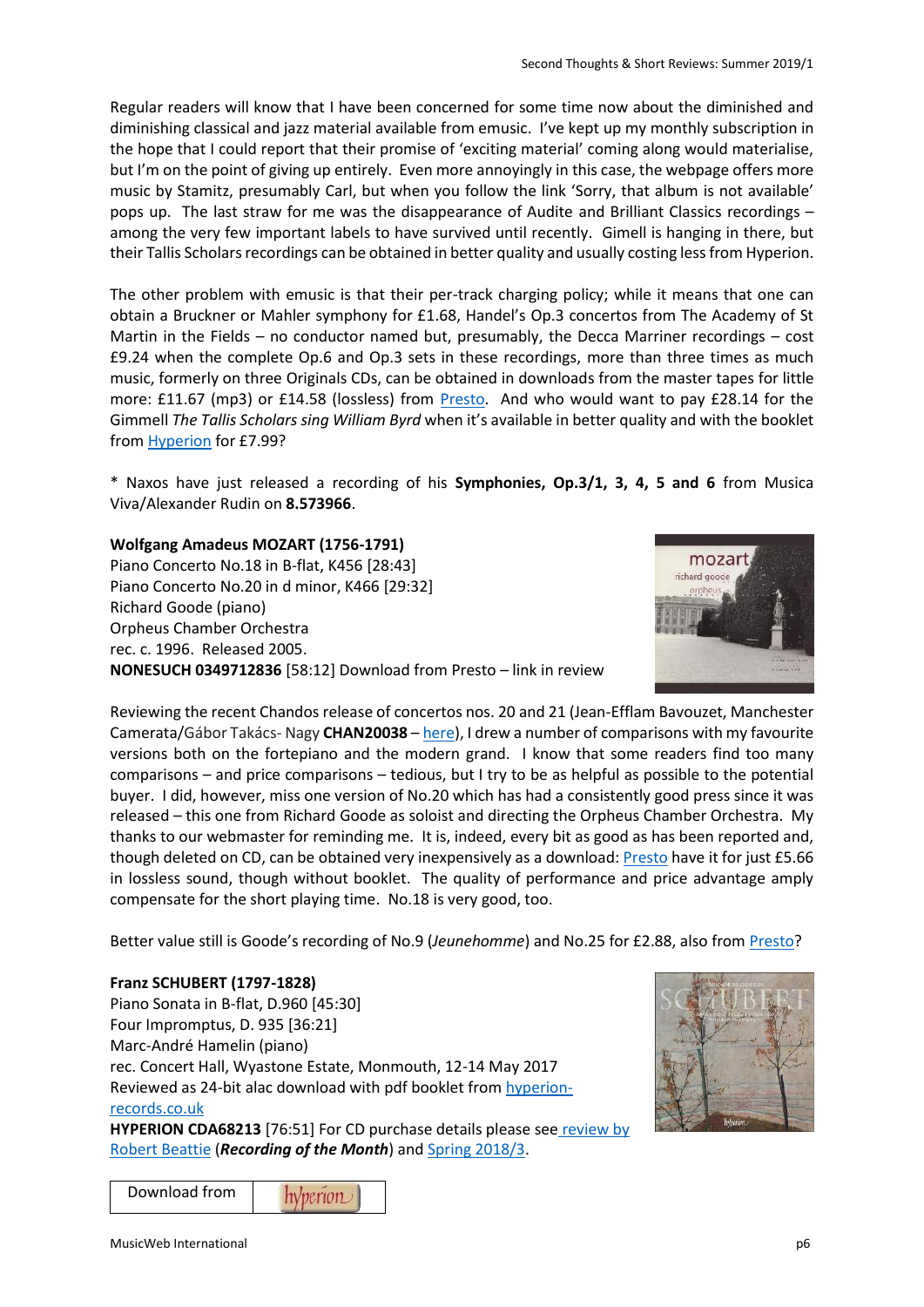This performance was an antidote to the sludgy dreck that Khatia Buniatishvili served u[p in her \(similar\)](http://www.musicweb-international.com/classrev/2019/May/Schubert_sonata_19075841202.htm)  [recent Schubert disc.](http://www.musicweb-international.com/classrev/2019/May/Schubert_sonata_19075841202.htm) Where Buniatishvili is leaden and self-obsessed, Hamelin is poetic and humane. He is entirely at the service of the music, turning in an infinitely finer performance of the great final sonata which is, by turns, searching, introverted and dramatic. It's pretty much ideally balanced all the way through, with an ideal recorded sound, beautifully capturing the atmosphere of Wyastone Concert Hall in the studio master ALAC format I listened to.

The performance is superb, capturing mystery and transcendence in the great first movement (in which he observes the exposition repeat). The Scherzo is fleet and light-hearted, even in its central section, and the finale has a slightly cheeky edge to it that I liked. Only in the slow movement did I have one or two doubts, as it's a little faster than I'd have liked; but this is a personal preference only, and it grew on me by the end of the movement. Anyway, it's far preferable to Buniatishvili's marmoreal eulogy.

Hamelin performs the "other" set of impromptus, and does so very finely. He finds narrative depths in the first, particularly in the searching slower section, which touches the divine in places. There is blissful stillness in the second, while the Rosamunde variations of the third develop organically, and the last one has a dance-of-the-trolls sensibility that Hamelin embraces with a mischievous twinkle.

Leif Ove Andsnes remains my touchstone among recent recordings of the sonata, but this set of impromptus is, if anything, preferable to my much-played Brendel set on Philips. [**Simon Thompson**]

#### Recommended

**Franz SCHUBERT (1797-1828)** *Die schöne Mullerin* [59:56] **Robert SCHUMANN (1810-1856)** *Dichterliebe* [26:16] Aksel Schiøtz (tenor) Gerald Moore (piano) rec. Abbey Wood Studios, London, 1945 and 1946. ADD/mono 78s. **BEULAH 1PS46** [86:13] Download fro[m Qobuz.](https://www.qobuz.com/gb-en/album/aksel-schioetz-sings-schubert-and-schumann-aksel-schioetz-and-gerald-moore/ja7z80g09ao4b)



Aksel Schiøtz's Sc*höne Müllerin* can be obtained on Volume 2 of the Danacord series devoted to him (**DACOCD452** – [review\)](http://www.musicweb-international.com/classrev/2003/Feb03/Schiotz2.htm), but it's less generously coupled there with Grieg. As Christopher Howells has said it all there, I need only add that I hadn't encountered either of these recordings before but enjoyed them very much in these clean transfers. I tend to avoid recordings prior to the advent of LP unless they are very special, which is exactly what this *Müllerin* is, an ideal adjunct to Dietrich Fischer-Dieskau's Schubert, also with Gerald Moore which, nonetheless, continues to be my benchmark in various forms. (For details please see my [review](http://www.musicweb-international.com/classrev/2016/Mar/Schubert_Mullerin_SH109.htm) of the Sheva recording with Georg Lehner. NB: MusicWeb no longer sells Sheva CDs.)

*Dichterliebe* can be found on another Danacord CD (**DACOCD453** – [review\)](http://www.musicweb-international.com/classrev/2003/Feb03/Schiotz3.htm) but, again, the Beulah transfer offers the music in very fine form and the two classic Schubert and Schumann recordings make for an ideal coupling and excellent value. I've seen it suggested that Schiøtz's *Dichterliebe* is even finer than his *Müllerin*. I'm not going to get into that debate; I'll merely say that this, too, rates alongside my favourite recordings.

It goes almost without saying that Gerald Moore provides the ideal accompaniment throughout. You would hardly mistake these for recordings made in the stereo era, but the sound quality would still have been creditable in the mono LP era and the transfer loses the surface noise without detriment to the recorded range. And just think how much more convenient it is to listen to this marvellous music than when these recordings were released in the 1940s, two 78s at a time. Each release lasting 15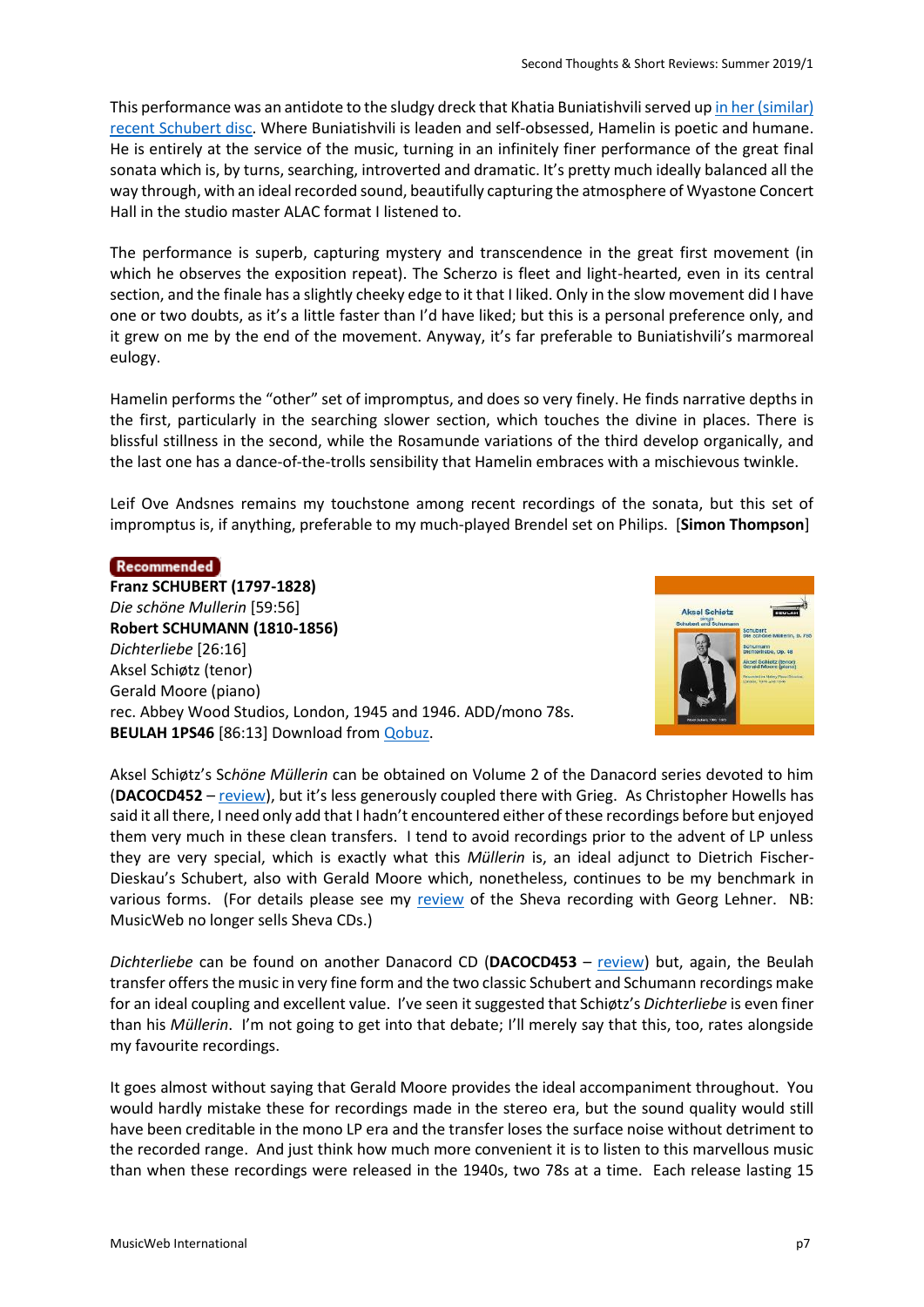minutes or so cost the equivalent of at least £20 in today's terms, so that's over £80 for *Müllerin*; you can have the whole thing for much less – the lossless Qobuz costs the same as other dealers' mp3.

### **Frédéric François CHOPIN (1810-1849)**

Piano Concerto No.1 in e minor, Op. 11 [38:51] Maurizio Pollini (piano) Philharmonia Orchestra/Paul Kletzki – rec. 1959. ADD/stereo Piano Concerto No. 2 in f minor, Op. 21 [30:07] Arthur Rubinstein (piano) Symphony of the Air/Alfred Wallenstein – rec. 1958. ADD/stereo **CFCLASSIC** [68:59]



These two classic performances, revamped in decent sound for the CFClassic label, can be obtained by subscribers t[o emusic](https://www.emusic.com/album/202612199/Arthur-Rubinstein-amp-Maurizio-Pollini/Frederic-Chopin-quotThe-Bestquot-Piano-Concertos-Classical-Masterpieces) for £2.52 or less. Very annoyingly, the album downloaded as a txt (text) file and couldn't be played, adding to my feeling that enough was enough for this site. Then, after much tinkering, I discovered that it can be downloaded track by track – annoying, but not damning. The Rubinstein sounds better than from the RCA LP which I used to own, too, but no amount of revamping can restore the small cut in the first movement. This will, however, be one of my last discoveries from this source – see my notes above for the reason (Classical Bohemian Concertos).

This recording is available from Qobuz in lossless sound for £7.19, still decent value.

### **Franz LISZT (1811-1886)**

*2 Légendes*, S175/R17 1 No. 1 St François d'Assise: La prédication aux oiseaux [10:32] *Années de pèlerinage: Deuxiéme année - Italie*, S161/R10b No. 1 Sposalizio [7:21] No. 2 Il penseroso [4:54] No. 3 Canzonetta del Salvator Rosa [3:04] No. 4 Sonetto 47 del Petrarca [6:00] No. 5 Sonetto 104 del Petrarca [6:17] No. 6 Sonetto 123 del Petrarca [7:16] No. 7 Après une lecture du Dante, fantasia quasi sonata [16:55]

Francesco Piemontesi (piano)

rec. 2017, Auditorio Stelio Molo, RSI, Lugano, Switzerland

**ORFEO C982191** [CD + DVD: 50:00] Reviewed as a 16-bit press download. Pdf booklet included

| $CD + DVD$<br>available from | amazon <sub>couk</sub> |
|------------------------------|------------------------|
| ArkivMusic                   | PRESTO<br>CLASSICAL    |
| Stream from                  | <b>Naxos Music</b>     |
|                              | Library                |

The Swiss pianist Francesco Piemontesi (b. 1983) was one of my notable 'finds' in 2018. Indeed, I thought his account of Liszt's *Années de pèlerinage: Première année – Suisse* one of the finest I've ever heard  $(Orfeo)$  $(Orfeo)$ . The authority of his playing and the abundance of insights suggest a much older, far more experienced Lisztian. Happily, there's also a vitality

to his music-making that speaks of a (comparatively) young artist on the cusp of a great journey, with all the discoveries that entails. Hardly surprising, then, that I signed off my *Suisse* review with the words: 'Piemontesi is a pianist to watch'. Also, the sound of that release is considerably better than that I've come to expect from this label.

Piemontesi - who has a small yet fairly eclectic discography - has definitely raised the bar in this repertoire, so I was impatient to hear what he makes of Liszt's Italian sojourn. Appropriately enough, he prefaces the recital with the first of the *Deux Légendes*, a touching portrait of St Francis of Assisi with his feathered friends. The opening bird calls and the monk's simple piety - echoes of plainchant are adroitly done. Again, the sound is pretty good, if perhaps a little closer than before.

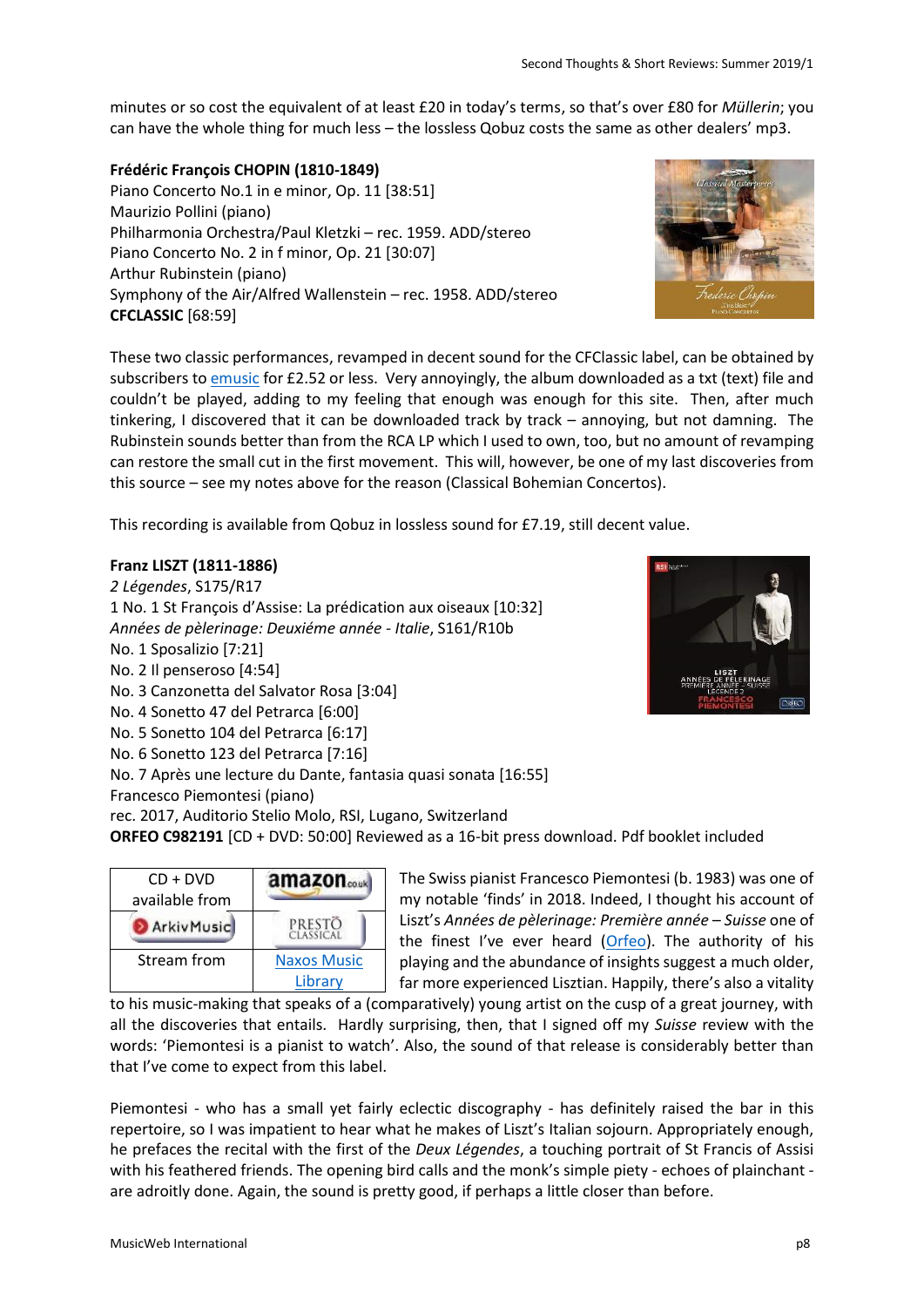After that, the seductive harmonies and rocking rhythms of 'Sposalizio' are even more delightful. As expected, there's nothing studied about Piemontesi's pianism, the dynamic shading as subtle/intuitive as it gets. Climaxes are sensibly scaled, too, the recording full and fearless. 'Il penseroso', suitably solemn, is nicely articulated, something that's especially welcome in the filigreed figures of 'Canzonetta del Salvator Rosa'. Really, this is playing of great variety and character, 'Sonetto 47 del Petrarca' as alert and supple as one could wish, its gentler passages simply gorgeous. What remarkable touch this man has, and what a keen ear for colour and the tiniest detail.

As for 'Sonetto 104 del Petrarca', I was struck by how the music seems to mirror the shape and cadences of the sonnet form to which Petrarch gives his name. To that must be added the personality of the poet himself, all of it so effortlessly pitched. The quiet introspection of the final sonnet is breathtaking, making it the ideal precursor to the turbulent 'Après une lecture du Dante'. However, I do have misgivings about Piemontesi's somewhat blustery approach to this most challenging movement. And to add to my disappointment, there's a very audible shift of perspective at 02:59; the piano tone seems to hardens, too. A retake, perhaps; if so, it's hardly an improvement.

A fine recital, although not in the same league as Piemontesi's previous Liszt album; that technical glitch is unforgivable, though. **[DM]**

# **Richard WAGNER (1813-1883) The Essence of Wagner**

*Die Meistersinger von Nürnberg*: Overture [10:52] Philharmonia Orchestra/Otto Klemperer – rec. 1960. ADD/stereo *Die Walküre*: Act 3 – *Leb' wohl, du kühnes, herrliches Kind* (Wotan's Farewell) [17:34] George London (bass baritone); VPO/Hans Knappertsbusch – rec. June 1958. ADD/stereo *Der fliegende Holländer*: Act 2 – *Versank ich jetzt in wunderbares Träumen?* [3:26] Marianne Schech (soprano), Dietrich Fischer-Dieskau (baritone); German State Opera Orchestra/Franz Konwitschny – rec. 1960. ADD/stereo *Die Meistersinger von Nürnberg*: Act 3 – *Selig wie die Sonne* [4:16] Elisabeth Grümmer (soprano), Ferdinand Frantz (bass), Rudolf Schock (tenor), Gerhard Unger (tenor), Marga Höffgen (soprano); Berlin Philharmonic Orchestra/Rudolf Kempe – rec. 1955. ADD/mono *Wesendonck Lieder* [20:24] Kirsten Flagstad (soprano); VPO/Hans Knappertsbusch – rec. 1956. ADD/stereo *Siegfried Idyll* [18:16] Columbia Symphony Orchestra/Bruno Walter – rec. 1961. ADD/stereo **BEULAH 1PS47** [74:45] Download in lossless sound from *Qobuz*.

How do you choose just one album of essential Wagner? For starters, I wouldn't like to have to try – like the Irish joke; if I were going there, I wouldn't start from here. Granted, however, that I did try, these selections would all have offered themselves as possibilities, perhaps with the substitution for Wotan's Farewell of Georg Solti, either his first recording of the *Todesverkündigung* and Act 3, or his complete recording (both Decca).

I'm especially pleased to see an extract from Rudolf Kempe's *Meistersinger* which, if only it had just made it to stereo, would have been an abiding classic. (I remember owning an LP of highlights on EMI Electrola in *Breitklang*, a form of synthetic stereo which memory suggests was better than the Decca engineers produced for the Eclipse label.)

The recordings have been well transferred, though the opening *Meistersinger* Overture has come out sounding a little shriller and coarser than I remember. As usual, the lossless version from Qobuz is

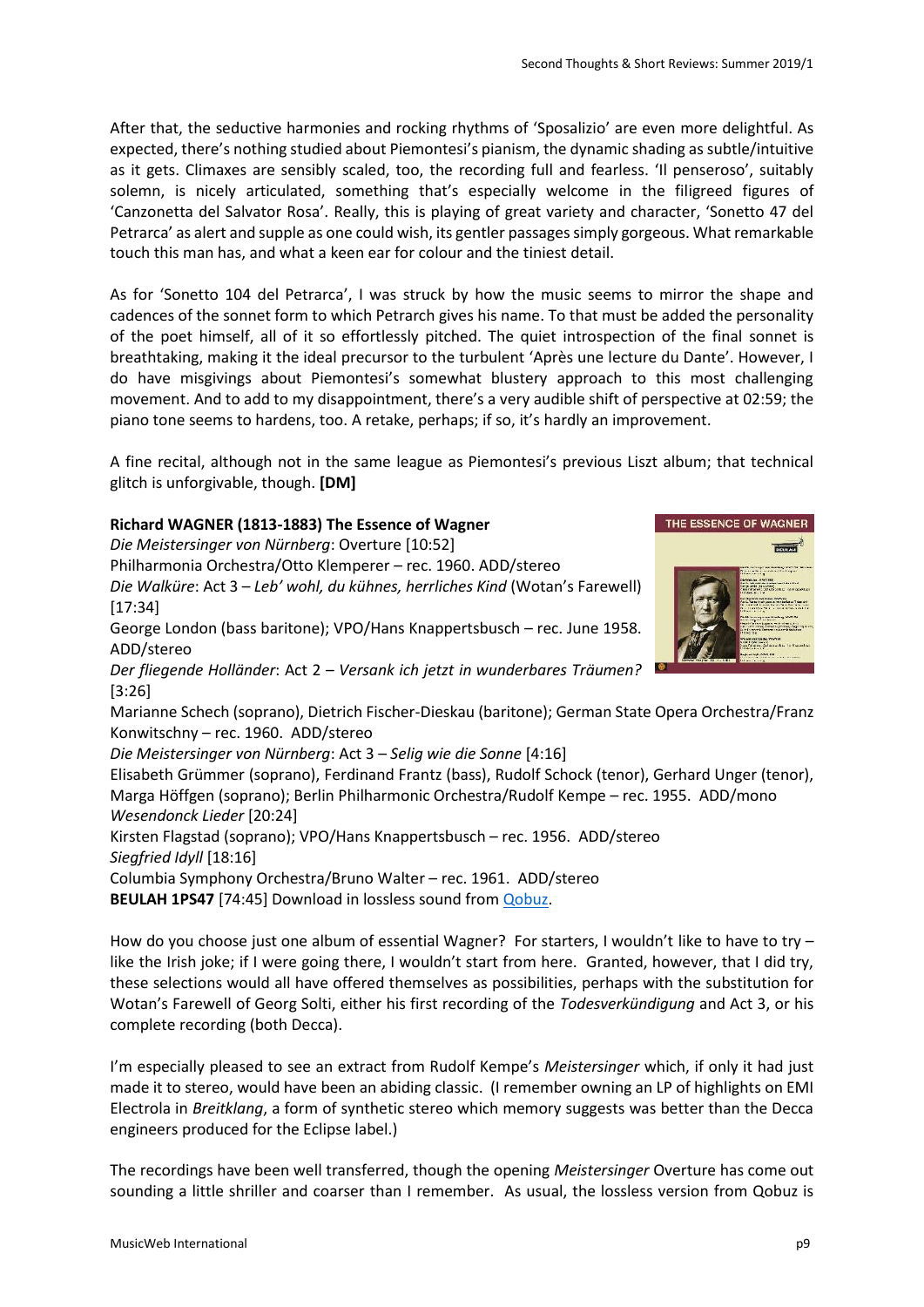DVOŘÁK

more recommendable than the mp3 alternatives at the same price of £7.99. By contrast, the *Wesendonck Lieder* sound better than I remember them on the Decca Ace of Diamonds reissue. Flagstad's voice was then well past its best, but these recordings get to the heart of the music. The Decca Legends album containing these performances, together with Mahler's *Kindertotenlieder* and *Lieder eines fahrenden Gesellen* is now download only and more expensive than the Beulah in lossless sound.

### **Antonín DVOŘÁK (1841-1904)**

Piano Trio No.1 in B flat, Op.21 (B51, 1875) [34:43] Piano Trio No.2 in g minor, Op.26 (B56, 1876) [32:01] Busch Trio [Mathieu van Bellen (violin G.B. Guadagnini, Turin, 1783, 'Ex-Adolf Busch'), Ori Epstein (cello G.B. Ceruti, Cremona, 1815), Omri Epstein (piano)]

rec. August 2018, The Queen Elisabeth Music Chapel. DDD. Reviewed as 24/96 wav press preview **ALPHA ALPHA466** [66:47]

| CD available from | amazon.co.uk        |
|-------------------|---------------------|
| ArkivMusic        | PRESTO<br>CLASSICAL |
| Stream from       | <b>Naxos Music</b>  |
|                   | Library             |

This completes the Busch Trio's traversal of the Dvořák Piano Trios: the better-known Nos. 3 and 4 were released in 2016 on **Alpha238** – [review.](http://www.musicweb-international.com/classrev/2016/Jul/Dvorak_trios_238.htm) In her detailed analysis of that recording, Claire Seymour had reservations only about the engineers' inability to make the violin prominent, where such was required. Perhaps it's the fact that I listened in

24/96 sound – flac for the earlier recording, wav for the new one – or the engineers have taken those comments to heart, but I noticed the imbalance less on the earlier release and there's no lack of violin presence here, with the warmth of Mathieu van Bellen's Guadagnini violin coming through beautifully. As you should be able to find 24-bit on offer for £12.00 from Presto, which is actually slightly less than the CD, I recommend that. Don't pay more – some charge £14.99 for the same thing.

The earlier recording may be the place to start, but there's plenty of typically Dvořák warmth in B51 and lots of depth, but warmth too in B56, written when he had lost his baby daughter. Excellent notes by Jan Smaczny complete the deal.

The classic Borodin Trio recordings of all four Dvořák Piano Trios remain excellent value on two CDs for the price of one on disc or as a download from [chandos.net](https://www.chandos.net/products/catalogue/CHAN%20241-24) (**CHAN241-24**). (NB: Some dealers charge more for the download than for the discs, so use the Chandos link.) For that and other recordings, please see [DL Roundup July 2012/1.](http://www.musicweb-international.com/classrev/2012/July12/DL_Roundup_July12_2.htm)

### **Vincent D'INDY (1851-1931)**

*Médée*, Op. 47 (1898) [27:12] *Karadec,* Op. 34 (1890) [9:57] *Saugefleurie*, Op. 21 (1884) [15:58] Malmö Symphony Orchestra/Darrell Ang rec. 2017, Malmö Live, Malmö, Sweden **NAXOS 8.573858** [53:15] Reviewed as a 16-bit download. Pdf booklet included. Previous review: [Rob Barnett](http://www.musicweb-international.com/classrev/2019/May/Indy_Medee_8573858.htm)



| CD available from | <b>amazon</b>                 |
|-------------------|-------------------------------|
| <b>ArkivMusic</b> | PRESTO<br>CLASSICAL           |
| Stream from       | <b>Naxos Music</b><br>Library |

As first impressions go, the young Singaporean conductor Darrell Ang's collection of Meyerbeer overtures and entr'actes, with the New Zealand SO in cracking form, could scarcely have been more favourable [\(Naxos\)](http://www.musicweb-international.com/classrev/2014/Jun14/Meyerbeer_overtures_8573195.htm). Not surprisingly, that album was one of my top picks for 2014. Since then his Offenbach overtures with the Orchestre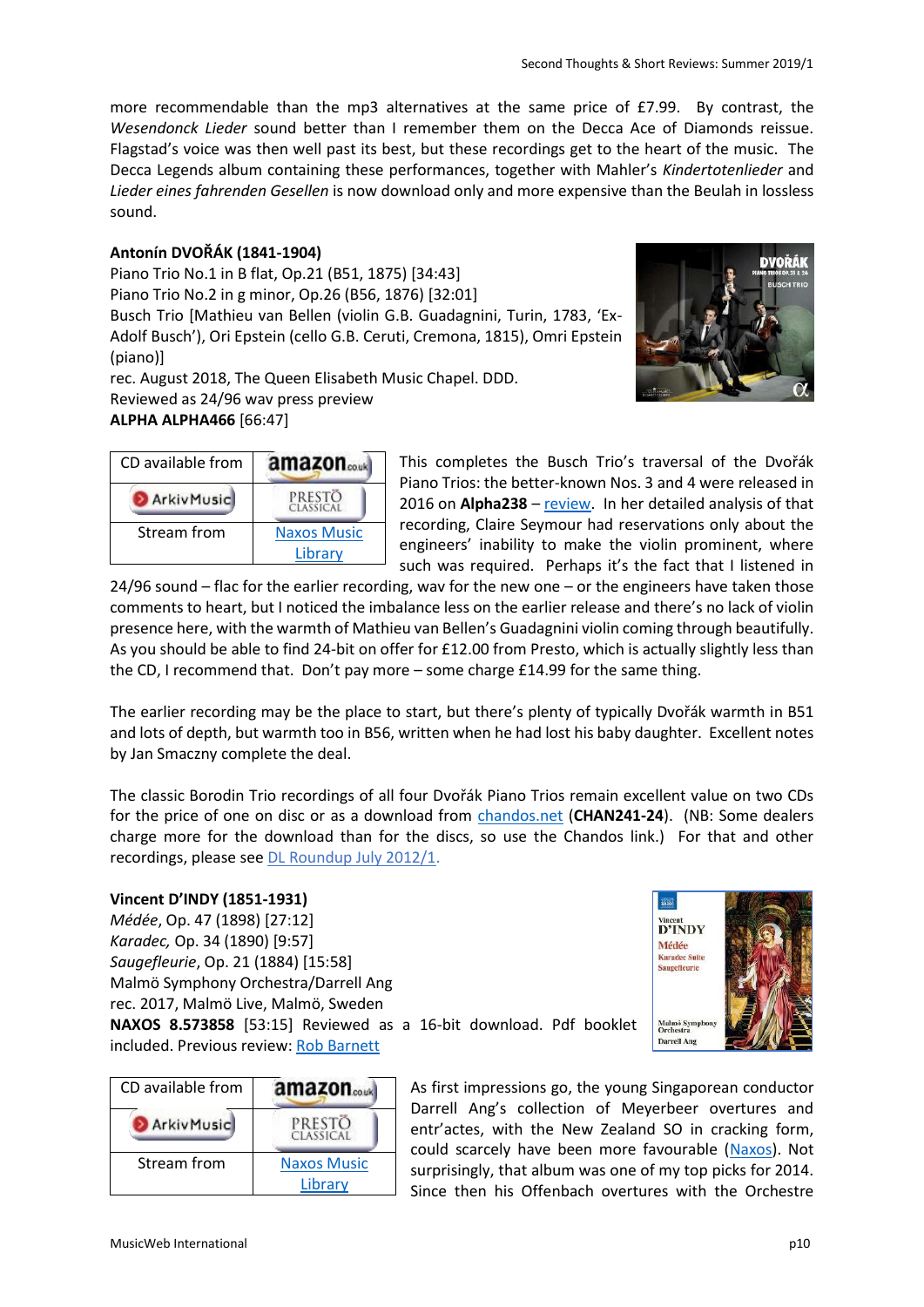National de Lille certainly lived up to expectations [\(Naxos\)](http://www.musicweb-international.com/classrev/2017/Nov/Offenbach_overtures_8573694.htm). As for his Tchaikovsky First Piano Concerto, with Alexandra Dariescu and the Royal Philharmonic, it was very successful, too [\(Signum\)](http://www.musicweb-international.com/classrev/2017/Feb/Tchaikovsky_PC1_SIGCD441.htm). I see John [France](http://www.musicweb-international.com/classrev/2017/Mar/Dutilleux_sy2_8573596.htm) was most taken with Ang's Dutlilleux, also recorded in Lille. Now we have this d'Indy release, which faces stiff competition from Rumon Gamba and the Iceland Symphony. I've reviewed several instalments of the latter's six-part cycle, Vol. 5 of which includes *Médée* and *Saugefleuri* [\(Chandos\)](http://www.musicweb-international.com/classrev/2013/Apr13/DL_News_2013_6.htm). Inexplicably, we don't appear to have assessed Vol. 2, which includes *Karadec* [\(CHAN 10514\)](https://www.chandos.net/products/catalogue/CHAN%2010514).

Ang and his Swedish team kick off with d'Indy's incidental music to Catulle Mendès' verse play *Médée*. What I most admired about the Gamba performance was its 'seamless line and sensuous detail'; not only that, the sensitively scaled and balanced recording is just right for this rep. Ang certainly has a flair for French music, and if his *Médée* isn't quite as alluring as Gamba's it's not too far behind. That said, the Malmö band, who seldom fail to impress, whether in Ives or Saint-Saëns, turn in a spirited performance. Ang shapes it all very well, too, and there are some lovely hushed moments. The Naxos recording, although good, can't really match Chandos's subtle, spacious and highly atmospheric one.

Ang's account of *Karadec*, the three-movement 'suite for orchestra', is most attractive indeed, the central *Chanson* especially pliant. His take on the finale, *Noce Bretonne* (Breton Wedding), is, as Rob Barnett suggests, 'surprisingly earnest'. Ideally, I'd have liked a little more *joie de vi*vre here, but otherwise I was pleasantly surprised to find Ang's reading compares favourably with Gamba's. The second filler, *Saugefleurie*, is a typically Romantic tale of love between a huntsman and a fairy (cue gorgeous horn calls in both this version and the Chandos one). Yes, it's rather Wagnerian at times, but Ang opts for a taut, clear-eyed approach that's not without moments of real magic. (Splendid harp playing, too.) In fact, I'd say his *Saugefleurie* is the best thing here. Pity about the short measure, though.

Ang's d'Indy is very accomplished, with plenty to admire; for something a bit special, go for Gamba. **[DM]**

As usual, having also listened to the Naxos as a lossless (wav) press preview, I find myself completely in agreement both with Dan's assessment of the new recording and his preference for the Chandos, which includes *Médée*, *Saugefleurie* and D'Indy's most popular work, *Symphonie sur un chant montagnard*. I need only add that the link given in DL News 2013/6 should now be amended to [chandos.net.](https://www.chandos.net/products/catalogue/CHAN%2010760) The 24/96 version is now a little less expensive at £13.99. [**BW**]

### **Sir Charles Villiers STANFORD (1852-1924) The Complete Organ Works - Volume 2**

Fantasia and Fugue in d minor, Op.103 (1907) [10:33] Six Preludes and Postludes, Set 1, Op.101 (1907) [16:05] Sonata No.3 'Brittanica' in d minor, Op.152 (1917) [27:42] *In Modo Dorico*, Op.132 (1913) [4:40] Prelude on 'Jesu dulcis memoria' (1879 - ed. Richard Barnes) [3:41] *Te Deum Laudamus* – Fantasia Op.116/1 (c.1909) [7:46] Daniel Cook (organ) rec. Durham Cathedral, 7, 9, 10 April 2013. DDD. **PRIORY PRCD1106** [71:37] For CD purchase details see [review by John Quinn.](http://www.musicweb-international.com/classrev/2016/Jun/Stanford_organ_v2_PRCD1106.htm)



As John Quinn noted in his review, the Stanford revival left his organ music a trifle out in the cold. This series of Priory recordings, five volumes on various organs, remedies that very effectively.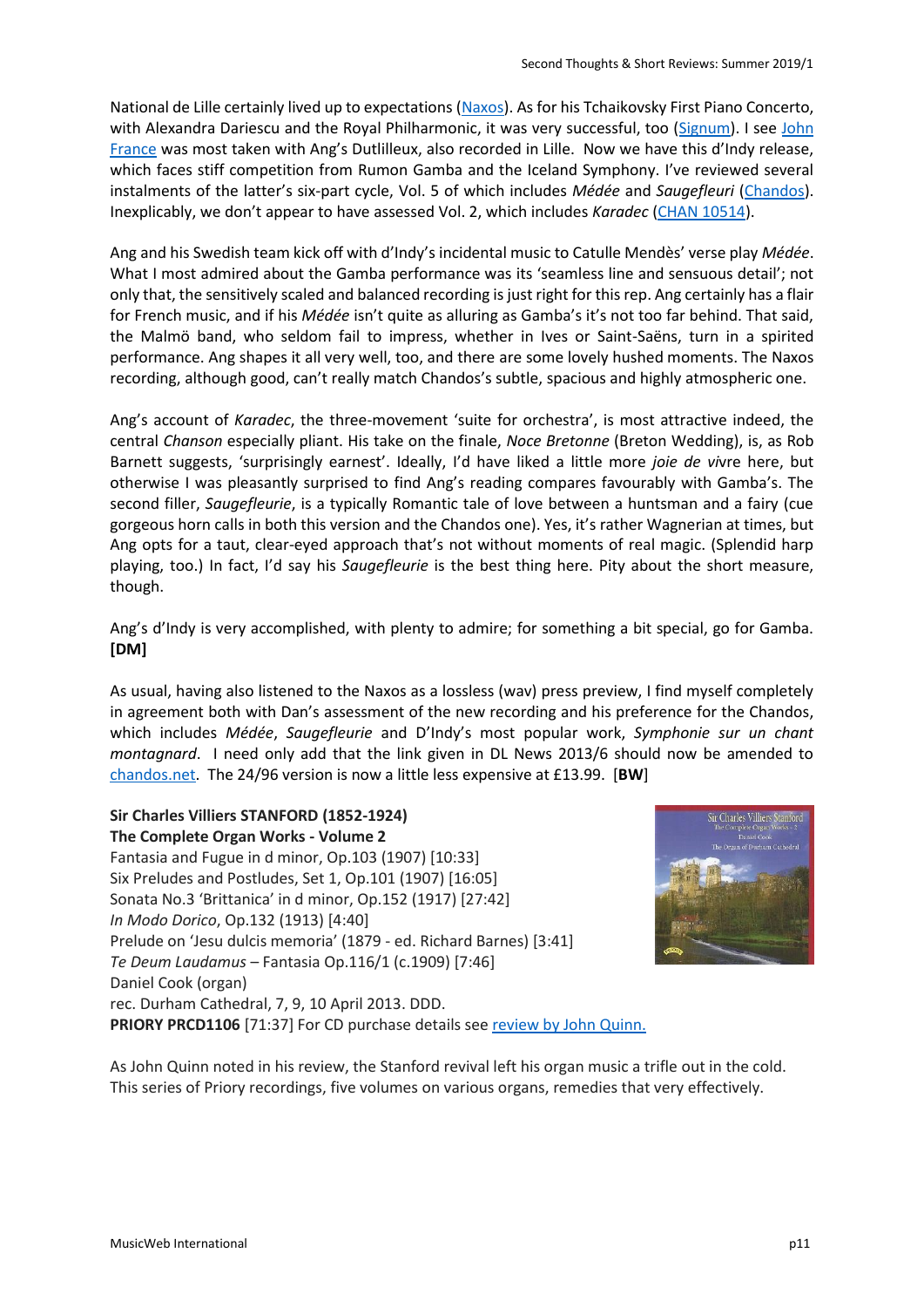### **Gustav MAHLER (1860-1911)**

*Titan: Eine Tondichtung in Symphonieform in zwei Teilen und fünf Sätzen für großes Orchester* (Tone poem in symphonic form in two parts and five movements for a large orchestra) (Hamburg/Weimar 1893-4 version) *Erster Theil* (Part One) *Aus den Tagen der Jugend, Blumen-, Frucht- und Dornstücke* (From days of youth, flower-, fruit- and thorn-pieces) I. *Frühling und kein Ende* (Springtime without end) [14:38] II. *Blumine* (Flowers) [5:41] III. *Mit vollen Segeln* (Full sail ahead) [6:42] *Zweiter Theil* (Part Two) *Commedia humana* (Human Comedy) IV. Gestrandet! (Failed!) (*Ein Todtenmarsch in "Callot's Manier"*) (A Funeral March in 'Callot's manner') [10:38] V. *Dall'Inferno* (From Hell) [19:20] Les Siècles/François-Xavier Roth On period instruments rec. March and October 2018, Philharmonie de Paris; February 2018, Théâtre de Nîmes; October 2018, Cité de la Musique et de la Danse de Soissons. DDD. Reviewed as 24/44.1 download with pdf booklet from [eclassical.com.](https://www.eclassical.com/harmonia-mundi/mahler-symphony-no-1-in-d-major-1.html) Titles from the programme of the Hamburg performance, 27 October 1893.

**HARMONIA MUNDI HMM905299** [57:04] For SACD details see **Recommended** [review by Dan](http://musicweb-international.com/classrev/2019/Jul/Mahler_titan_HMM905299.htm)  [Morgan.](http://musicweb-international.com/classrev/2019/Jul/Mahler_titan_HMM905299.htm)

We have had recordings of Mahler's First Symphony with the *Blumine* movement, which he dropped for the final version, restored – but it's often out of place as an appendix instead of as the second movement. Now François-Xavier Roth and his period-instrument band have restored the original symphonic poem *Titan*, as close as possible to what was heard under the baton of its young conductor, not at its first performance in Budapest in November 1889 – that's lost apparently for ever – but subsequently in revised form in Hamburg in 1893.

Brothers Ádám and Iván Fischer have provided very fine recent recordings of the conventional version, for Avi Music **AVI8553390** and Channel Classics **CCSSA33112** (SACD) respectively, but my benchmark remains an older DG recording which still sounds very well, from Rafael Kubelík with the Bavarian RSO (**4495372**). Not only does the Kubelík come at mid-price, there's a substantial bonus in the form of *Lieder eines fahrenden Gesellen*, with Dietrich Fischer-Dieskau the first-rate soloist. Kubelík lets the music speak for itself, without the 'meaningful' *rubato* that some conductors feel that they have to include. One thing that I like very much indeed about Roth's Mahler is that he plays it straight, too.

None of these include *Blumine*, though Iván Fischer did on an earlier (1989) Hungaroton CD. Hannu Lintu does (Ondine **1264-5**) but only as an appendix. Willem de Vriend with the Netherlands Symphony Orchestra (Challenge Classics **CC72355**) performs it as the second movement. I reviewed that in [DL](http://www.musicweb-international.com/classrev/2010/June10/June10_Download_Roundup.htm)  [Roundup June 2010](http://www.musicweb-international.com/classrev/2010/June10/June10_Download_Roundup.htm) alongside a Coviello recording with *Blumine* in first place, as in the 1893 Hamburg version. I liked it, but not in preference to Kubelík. Ignore the links to emusic, classicsonline and passionato: the de Vriend can be downloaded or purchased on CD from [Presto.](https://www.prestomusic.com/classical/products/7983695--mahler-symphony-no-1-blumine)

Roth places *Blumine* second, too, and comes closer than any other recording to convincing me that it should never have been excluded. Although period instruments don't make that much difference in Mahler, Les Siècles and François-Xavier Roth make the strongest justification not only for *Blumine* in its original place but for the validity of Mahler's first thoughts, especially in the finale. He and his team even make more sense of the third movement (the fourth here) than I've ever heard. I've a feeling that I may be listening to this even more than to the Kubelík.

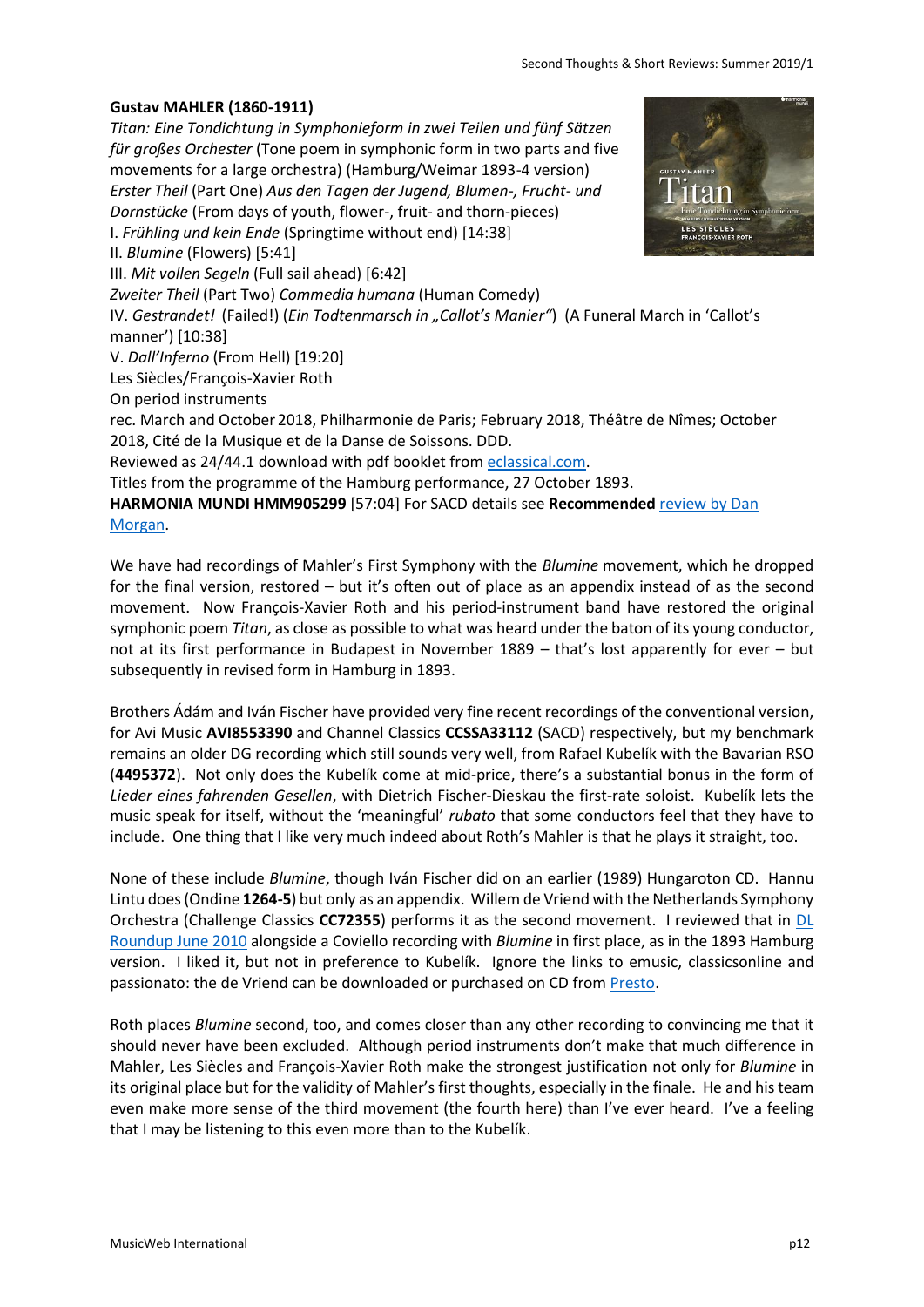# **Gustav MAHLER**

*Das Lied von der Erde* [62:11] Janet Baker (contralto); Waldemar Kmennt (tenor); Bavarian Radio Symphony Orchestra/Rafael Kubelík rec. live Hurkulessaal, Munich, 27 Februray 1970. ADD. **AUDITE95.491** [62:11] Se[e review](http://www.musicweb-international.com/classrev/2003/May03/dlvde_Kubelik.htm) by Tony Duggan: *Recording of the Month*

Mention of Rafael Kubelík's recording of Mahler's First Symphony reminds

me that there's another work from the other end of the composer's career, in effect the Ninth Symphony that he was superstitiously afraid to number, *Das Lied von der Erde*. My favourite recording of that remains firmly the one that Bernard Haitink made with Janet Baker and the Concertgebouw, with the studio recording affording better sound than this live version. On the other hand, there's a strong case for regarding Waldemar Kmentt as superior to James King – ideally, you need both.

The Haitink recording comes in various guises: the budget-price Eloquence (**4681822**) is out of stock at present, but Presto have their own special CD, albeit at full price (**4322792**). Of download only versions, the ClassicFM is the least expensive (**4820449**, around £6 in lossless) and there are two 2-CD offerings, both around £10 in losslesssound: with Haitink's Ninth Symphony (**4622992**) and with Jessye Norman singing some of the orchestral songs (**4540142**).

Even more than Christa Ludwig and Fritz Wunderlich with Otto Klemperer (Warner **2564607598** – [Late](http://www.musicweb-international.com/classrev/2016/Dec/Retrospective_late_autumn16.htm)  [Autumn 2016](http://www.musicweb-international.com/classrev/2016/Dec/Retrospective_late_autumn16.htm) – [review](http://www.musicweb-international.com/classrev/2003/July03/Mahler_Erde_Klemperer.htm) of earlier reissue), one or both of Janet Baker's recordings of this work should form part of any collection.

# **Claude DEBUSSY (1862-1918)**

*Printemps – Suite symphonique*, L 68/(61) (1887; orch. Henri Büsser, 1912) [16:32] *Rapsodie pour orchestre et saxophone*, L 104/(98) (1901-1911/1919?) [10:24] *Marche écossaise sur un thème populaire*, L 83/(77) (1890/c. 1908) [7:07] *Berceuse héroïque*, L 140/(132) (1914) [5:38] *Deux Danses pour harpe et orchestre à cordes*, L 113/(103) (1904) [10:07] I. Danse sacrée [4:49] II. Danse profane [5:19] *Nocturnes – Triptyque symphonique pour orchestre et choeur*, L 98/(91) (1897–1899; ed. Denis Herlin) [24:35] I. Nuages [7:20] II. Fêtes [6:06] III. Sirènes [11:07] Claude Delangle (alto saxophone) Gulnara Mashurova (harp) The Philharmonic Chamber Choir of Europe Singapore Symphony Orchestra/Lan Shui rec. November 2015 (Rapsodie, Nocturnes) & May 2017 (other works), Esplanade Concert Hall, Singapore Reviewed as a stereo 24/96 download with pdf booklet from [eclassical.com](https://www.eclassical.com/conductors/shui-lan/debussy-nocturnes-and-other-works.html)  **BIS BIS-2232 SACD** [75:37] For SACD purchase details see [review by Dan Morgan.](http://www.musicweb-international.com/classrev/2019/Jul/Debussy_nocturnes_BIS2232.htm)

Dan Morgan made this a **[Recommended](http://www.musicweb-international.com/classrev/2019/Jul/Debussy_nocturnes_BIS2232.htm)** recording. If I single out *Printemps*, it's because it doesn't get as many outings as it deserves and it receives a performance to match even the classic accounts.

Although there are other recordings of the individual works to which I shall still turn, the BIS album overall is a considerable success. As usual, my benchmarks tend to be of some antiquity: Ansermet,



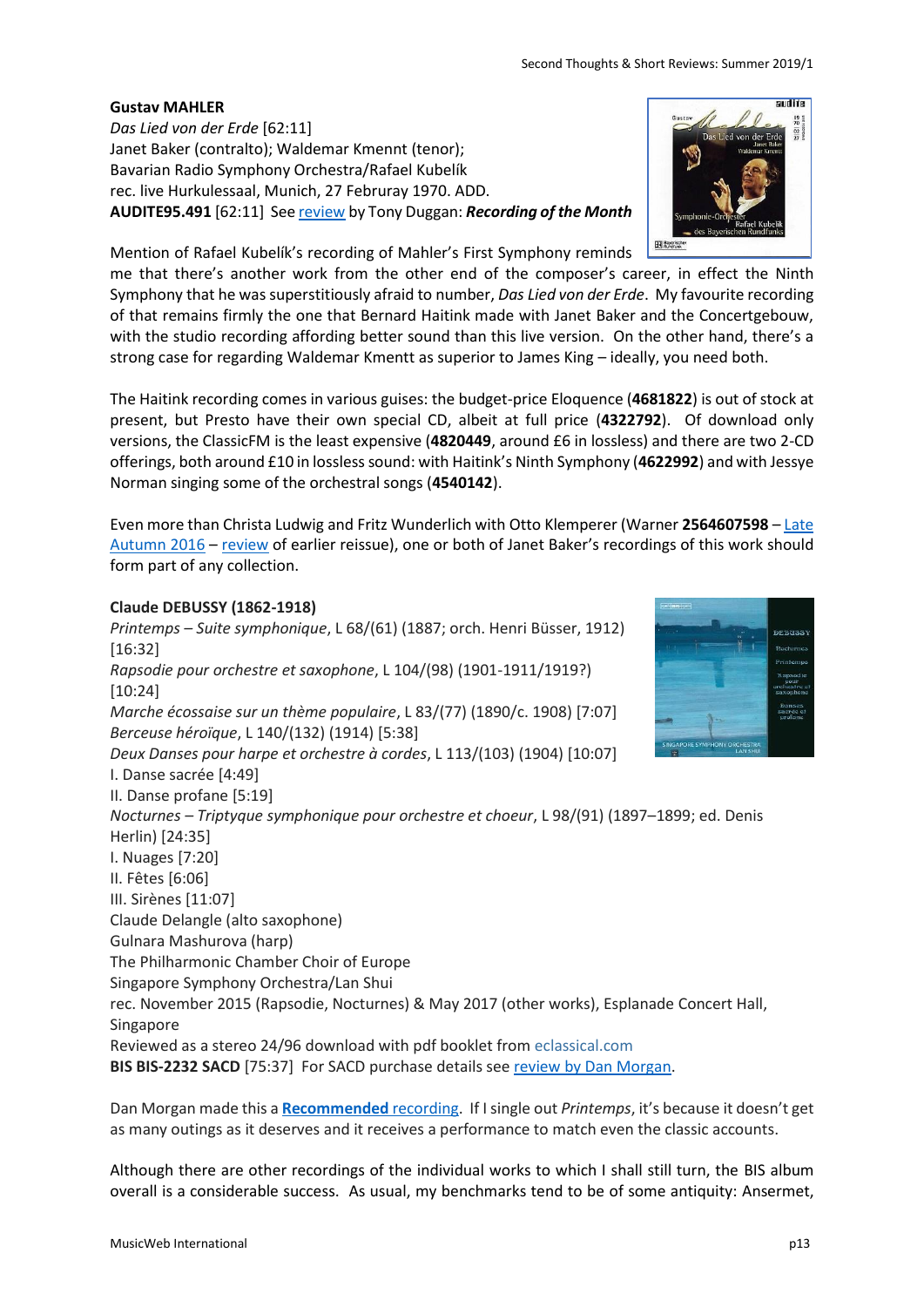Monteux (both Decca) and Munch (especially) in *Printemps*, the latter best obtained on a Debussy and Ibert download (**88697689542**; on CD available now only in an 86-CD box set, costing almost £200). For a more modern recording, there's Jun Märkl on Naxos, which I liked – [DL Roundup June 2011/1.](http://www.musicweb-international.com/classrev/2011/June11/June11_1_DL_Roundup.htm)

For *Nocturnes*, John Quinn enjoyed the recent Harmonia Mundi recording headed by [François-Xavier](http://www.musicweb-international.com/classrev/2019/Jan/Debussy_nocturnes_HMM905291.htm)  [Roth](http://www.musicweb-international.com/classrev/2019/Jan/Debussy_nocturnes_HMM905291.htm) a good deal more than [Dan Morgan.](http://www.musicweb-international.com/classrev/2018/DEC/Debussy_nocturnes_HMM905291.htm) Pierre Monteux with the LSO was my first guide for the *Nocturnes*; though he recorded only *Nuages* and *Fêtes* his Decca Eloquence recording, with *Faune* and *Images* (**4768472** – review of deleted CD) is well worth its modest price of £4.96 in lossless sound from [Presto](https://www.prestomusic.com/classical/products/7951881--debussy-orchestral-works). With extra music, it's also available on CD on **4806567** – review.

# **Richard STRAUSS (1864-1949)**

Warner's release of the EMI box set of Strauss' orchestra music from Rudolf Kempe needs no detailed justification – these are still widely regarded as among the best, if not *the* best, recordings of all this music and the 9-CD set is modestly priced at around £19 for almost 11 hours of music (**9029554251**). That supplants the more expensive 2013 release.

If you don't want the whole set, perhaps because, like me, you have some of the component CDs, individual releases are available for around £6.00 in

lossless sound. Volume 1 contains *Also sprach Zarathustra, Don Juan*, the suite from *Le bourgeois gentilhomme* and the *Schlagobers* waltz, over 90 minutes of music – from [Presto,](https://www.prestomusic.com/classical/products/8646477--strauss-also-sprach-zarathustra-don-juan-suite-from-le-bourgeois-gentilhomme) and there are two other very well-filled volumes and several shorter albums which all represent better value than any previous downloads.

Stream from [Naxos Music Library,](https://www.nml3.naxosmusiclibrary.com/catalogue/190295487201) but be prepared for the minute dropouts that still afflict streamed mp3 where the music is continuous over tracks in *Zarathustra*.

# **Jean SIBELIUS (1865–1957)**

*Lemminkäinen* Suite, (*Lemminkäis – sarja*) Four Legends for Orchestra, Op.22 (1893–96, revised 1897, 1900, and 1939)<sup>1</sup> [46:19] Spring Song, (*Vårsång*) 'La Tristesse du printemps' (The Sadness of Spring) Tone Poem for Orchestra Op.16 (1894, revised 1895) [9:03] Suite from *Belshazzar's Feast*, (*Belsazars gästabud*) Incidental music to the play by Hjalmar Johan Fredrik Procopé (1889–1954), Op.51 (1906–07)<sup>2</sup> [15:55]

Alison Teale (cor anglais)<sup>1</sup>, Igor Yuzefovich (violin)<sup>1</sup>, Michael Cox (flute)<sup>2</sup>, James Burke (clarinet)<sup>2</sup>, Norbert Blume (viola)<sup>1,2</sup>, Susan Monks (cello)<sup>1,2</sup>; BBC Symphony Orchestra/Sakari Oramo rec. Watford Colosseum, 22 and 23 May 2018. DDD.

Reviewed as 24/48 download with pdf booklet fro[m chandos.net.](https://www.chandos.net/products/catalogue/CHAN%2020136)

**CHANDOS CHAN20136** [71:34] See also **[Recommended](http://www.musicweb-international.com/classrev/2019/Jun/Sibelius_Lemminkainen_CHAN20136.htm)** review (Dan Morgan)

A reader notes, with some justification, that I beat around the bush in [reviewing this recording,](http://musicweb-international.com/classrev/2019/May/Sibelius_lemminkainen_CHAN20136.htm) with too much time wasted on alternatives and the economics of the pricing of CDs and downloads. I do believe that potential purchasers deserve to have some guidance, when one dealer is charging more than another, or one format costs more than another. As one more positive responder to my observations noted, it's often surprisingly cheaper to buy a CD and rip it, to have music to play on the computer, than to download it.

What I wrote was unduly discursive, probably because I was surprised that a recent Radio 3 Building a Library recommendation for Leif Segerstam (Ondine), with which I agreed, down-played my own favourite recording from Osmo Vänskä (BIS). In recommending Vänskä, I tried to take readers through the many and perplexing formats and combinations in which his recording can be obtained.



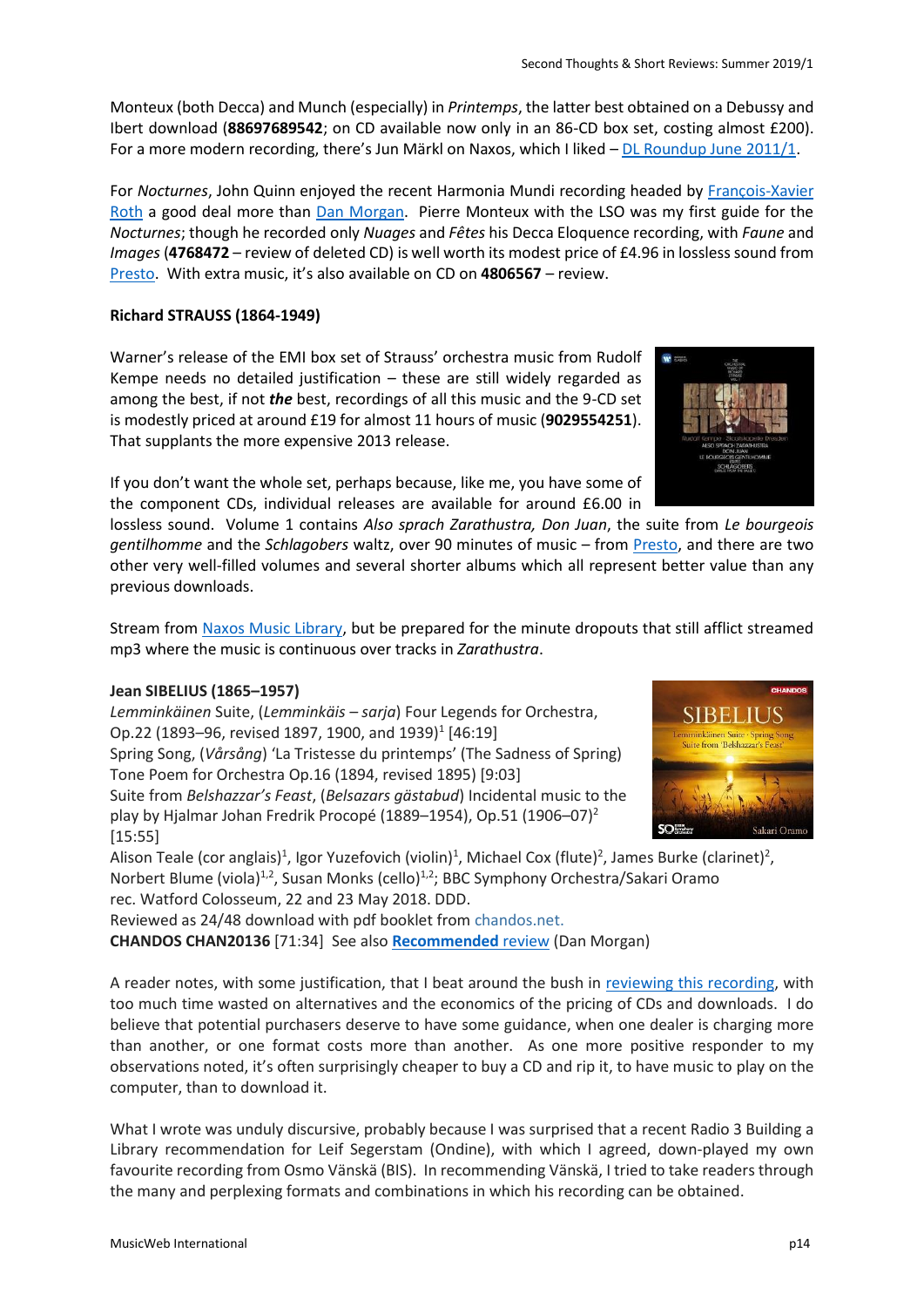Even then I didn't mention all of the strong competition – Ormandy's recording, for example, still has many admirers, though only his *Swan of Tuonela* is available on a single CD. I did say that Sakari Oramo's new recording stood up well against the competition and would be a good choice for those who liked the coupling and were looking for the extra quality of 24-bit sound. The BBC Symphony has a long history of Sibelius interpretation and they give idiomatic performances under the direction of a conductor who also has excellent Sibelius credentials.

After the energy of *Lemminkäinen and the Maidens of the Island*, the second section, *Lemminkäinen in Tuonela,* can sound unfocused but Oramo avoids that impression. That's partly because having taken the opening section expansively, he adopts a faster tempo than Vänskä – yet the latter never allows the movement to drag.

I do very much prefer placing *The Swan of Tuonela* second, as Vänskä does, rather than third, as Oramo does. Here, too, I marginally prefer the way in which Vänskä gives the music more time to weave its other-worldly magic, but Oramo is effective in achieving this, too. Beecham brought the house down with his LPO recording of *Lemminkäinen's Return*, a journey achieved in a little over six minutes. Oramo and the BBCSO take a little longer but they, too, like Vänskä and the Lahti Orchestra, at almost exactly the same speed, put on a pair of those seven-league boots which the heroes of fairy stories always manage to obtain.

It comes down, then, to a choice between Oramo and Vänskä if you want the extra quality of 24-bit sound and to Vänskä alone if you want that 24-bit sound on SACD. If you are happy with a good 16 bit recording or CD, I'm more than happy to endorse Leif Segerstam on Ondine. A fine performance of the *Belshazzar's Feast* music from Oramo tilts the advantage back in favour of the new Chandos.

### **Jean SIBELIUS (1865-1957)**

*Kullervo*, Op.7 (1892) [73:13] Introduction: *Allegro moderato* [13:07] Kullervo's youth: *Kullervon nuoruus*: *Grave* [14:25] Kullervo and his sister: *Kullervo ja hänen sisarensa*: *Allegro vivace* [23:08] Kullervo goes to war: *Kullervon sotaanlähtö*: *Alla marcia – Vivace – Presto* [10:48] Kullervo's death: *Kullervon kuolema*: *Andante* [11:46] Benjamin Appl (baritone), Helena Juntunen (soprano) Lunds Studentsångare (Male voice choir)

BBC Scottish Symphony Orchestra/Thomas Dausgaard

rec. City Halls, Castleriggs, Glasgow, 19-20 May 2018. DDD.

Texts and translations included.

Reviewed as 24/96 download with pdf booklet fro[m hyperion-records.co.uk](https://www.hyperion-records.co.uk/dc.asp?dc=D_CDA68248) **HYPERION CDA68248** [73:13] For CD purchase details see review by [John Quinn.](http://musicweb-international.com/classrev/2019/Jul/Sibelius_Kullervo_CDA68248.htm)

Download from $hVperion$ 

For a work which is so rarely performed, *Kullervo* has a surprisingly large number of recordings to its credit. One of

the best of these, by general consent, from Sir Colin Davis with the LSO on their own label, is no longer available separately on disc, though it's still to be found as part of the LSO Live box set of five SACDs and one blu-ray disc, or as a 16- or 24-bit download from Hyperion – [review.](http://www.musicweb-international.com/classrev/2017/Jan/Sibelius_sys_LSO0675.htm) Like me, John Quinn thought the complete set 'an attractive proposition' – [review.](http://www.musicweb-international.com/classrev/2017/Feb/Sibelius_sys_LSO0675.htm)

The new Hyperion will do very well for those looking for a single CD. But there's Osmo Vänskä, who recorded *Kullervo* twice, with the Lahti and Minnesota orchestras. The Lahti recording of *Kullervo* can be obtained separately (**BIS-1215**, CD or 16- or 24-bit download with pdf booklet fro[m eclassical.com\)](https://www.eclassical.com/conductors/vanska-osmo/sibelius-kullervo-op7.html) or as part of the Sibelius Edition, Volume 3: Voice and Orchestra (lossless download with pdf booklet,

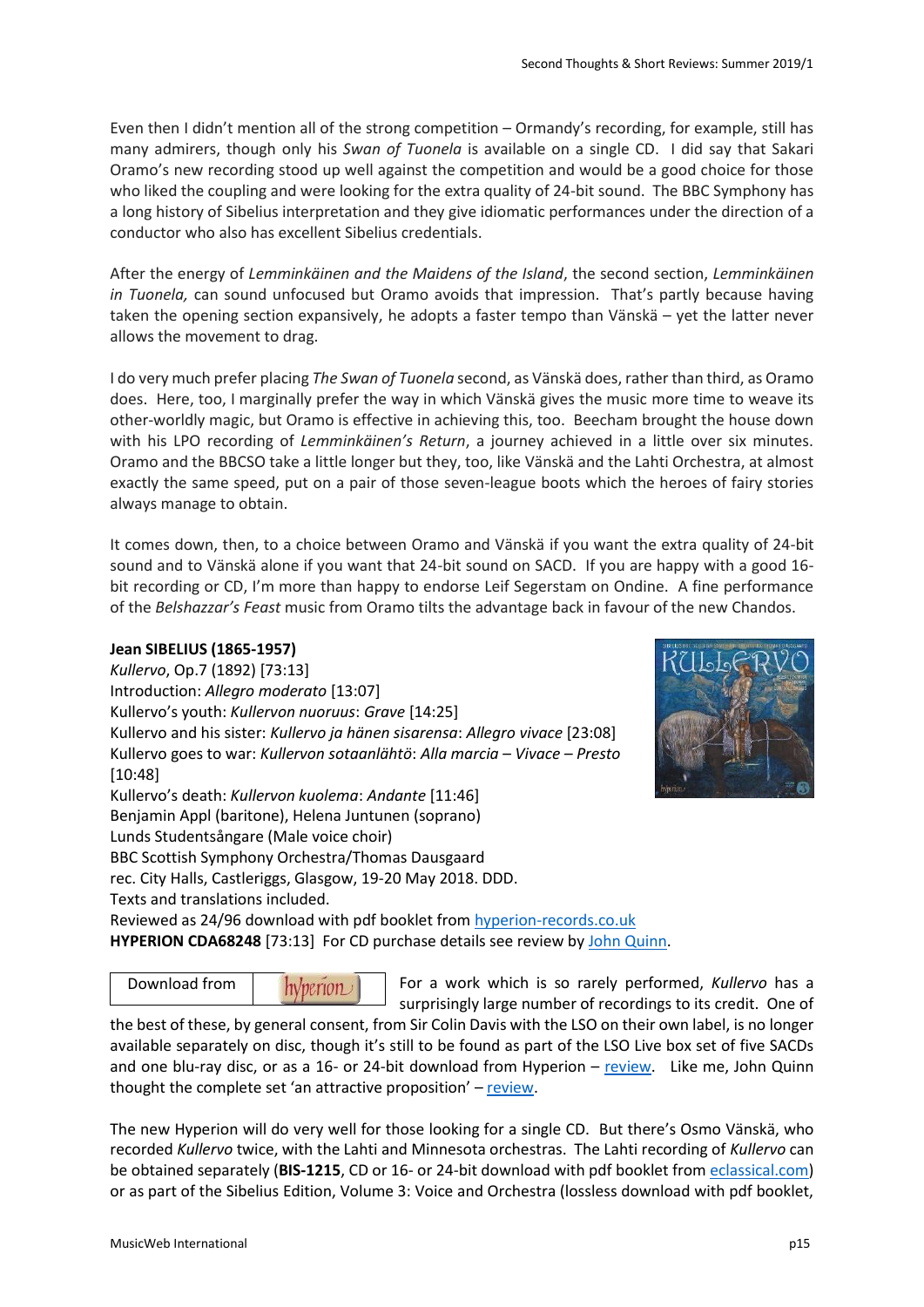equivalent to six CDs from [eclassical.com,](https://www.eclassical.com/labels/bis/the-sibelius-edition-vol-3-2.html) \$39.29. NB: follow this link – the set is also available much more expensively). Best of all, it's included in *the* Sibelius bargain *The Essential Sibelius*, 15 CDs, over 19 hours for around £59, currently on offer for £44.25 (**BIS-1697/1700** – [Bargain of the Month\)](http://www.musicweb-international.com/classrev/2007/Jan07/Essential_Sibelius_BISCD16971700.htm). The price of that set as a download varies from £15.99 (16-bit from Qobuz, without booklet) to \$168.55 from the BIS home site eclassical.com, with booklet. That's an awful lot more for the booklet!

The Minnesota remake runs to two SACDs, with the choral version of *Finlandia* and Olli Kortekangas *Migrations* on the rather short second disc. (**BIS-9048** SACD: Recording of the Month – [review](http://www.musicweb-international.com/classrev/2017/Mar/Sibelius_Kullervo_BIS9048.htm) – [review\)](http://www.musicweb-international.com/classrev/2017/Apr/Sibelius_Kullervo_BIS9048.htm). Both will serve very well as my benchmarks. The major selling point of the second comes from the participation of the YL Male Voice Choir, whose century-plus familiarity with singing Finnish cannot quite be matched by the Swedish singers of the Lunds choir on Hyperion; though Sweden and Finland are close neighbours and many Finns have Swedish as their first language, Sibelius included, the two languages are totally unrelated in structure.

In both recordings, Vänskä is careful not to make Kullervo too heroic; like Siegfried/Sigurð, he's a flawed hero, which is rather less apparent from Benjamin Appl on the Hyperion recording. Otherwise, there's little to choose between them. If you must have surround sound – by no means essential for me – it has to be the Minnesota BIS, on SACD or as a 24-bit download from [eclassical.com](https://www.eclassical.com/composers/sibelius-jean/sibelius-kullervo-kortekangas-migrations.html), but it's yoked to the Kortekangas work, which may not be to all tastes. In 24-bit it costs \$27.36 and it's not much less expensive to buy just *Kullervo*. The SACDs work out around £26, so the purse-proud may prefer the Lahti CD or download (\$16.80 in 24-bit or \$12.00 in 16-bit). The Hyperion download costs a tempting £8.99 (16-bit) or £13.50 (24-bit).

I close with a reminder that if you're happy with mp3, at various bit-rates, Amazon UK have a selection of the Lahti/Vänskä recordings for £7.89 – [here](https://www.amazon.co.uk/Sibelius-Complete-Symphonies-Lemminkäinen-Concerto/dp/B004Z4O440/ref=sr_1_2?ie=UTF8&s=dmusic&qid=1306919256&sr=1-2) – though they keep it pretty well hidden. The sevenand-a-half programme includes all the regular symphonies, the Violin Concerto and several of the shorter works; not *Kullervo*, but you could obtain that separately from Hyperion or BIS and have money to spare.

### **Feruccio BUSONI (1866-1924)**

Piano Concerto (1906) Marc-André Hamelin (piano) Men of the CBSO Chorus City of Birmingham Symphony Orchestra/Mark Elder rec. June 1999, Symphony Hall, Birmingham Reviewed as download with pdf booklet fro[m Hyperion](https://www.hyperion-records.co.uk/dc.asp?dc=D_CDA67143) **HYPERION CDA67143** [71:44] See also 5-star [review](http://www.musicweb-international.com/classrev/2000/jan00/busoni.htm) and [review.](http://www.musicweb-international.com/classrev/2002/Oct02/Busoni_pc.htm)



| CD available from | amazon <sub>const</sub> |
|-------------------|-------------------------|
| ArkivMusic        | PRESTO<br>CLASSICAL     |
| Download from     | perion                  |

[Kirill Gerstein's CD of the Busoni concerto](http://www.musicweb-international.com/classrev/2019/Apr/Busoni_PC_MYR024.htm) has been my disc of 2019 (so far), and it sent me scurrying in search of comparisons. The sheer proportions of the Busoni concerto mean there aren't many, but the one I *hadn't* yet heard, and which got the most positive reviews, was this one from Marc-André Hamelin.

It's worthy of all the praise. For one thing, Hyperion's sound is excellent. Birmingham's Symphony Hall is a pretty ideal recording venue anyway, but it's captured brilliantly here, piano and orchestra in perfect balance in the ALAC format I was listening to.

Indeed, it's that very balance that makes the performance work. Hamelin's pianistic pyrotechnics are extraordinary, most especially in the central section of the slow movement when astounding sounds explode from the keyboard. However, he doesn't dominate overtly the texture or the sound picture, and the orchestra meets him in the middle to create an excellent synthesis of sound.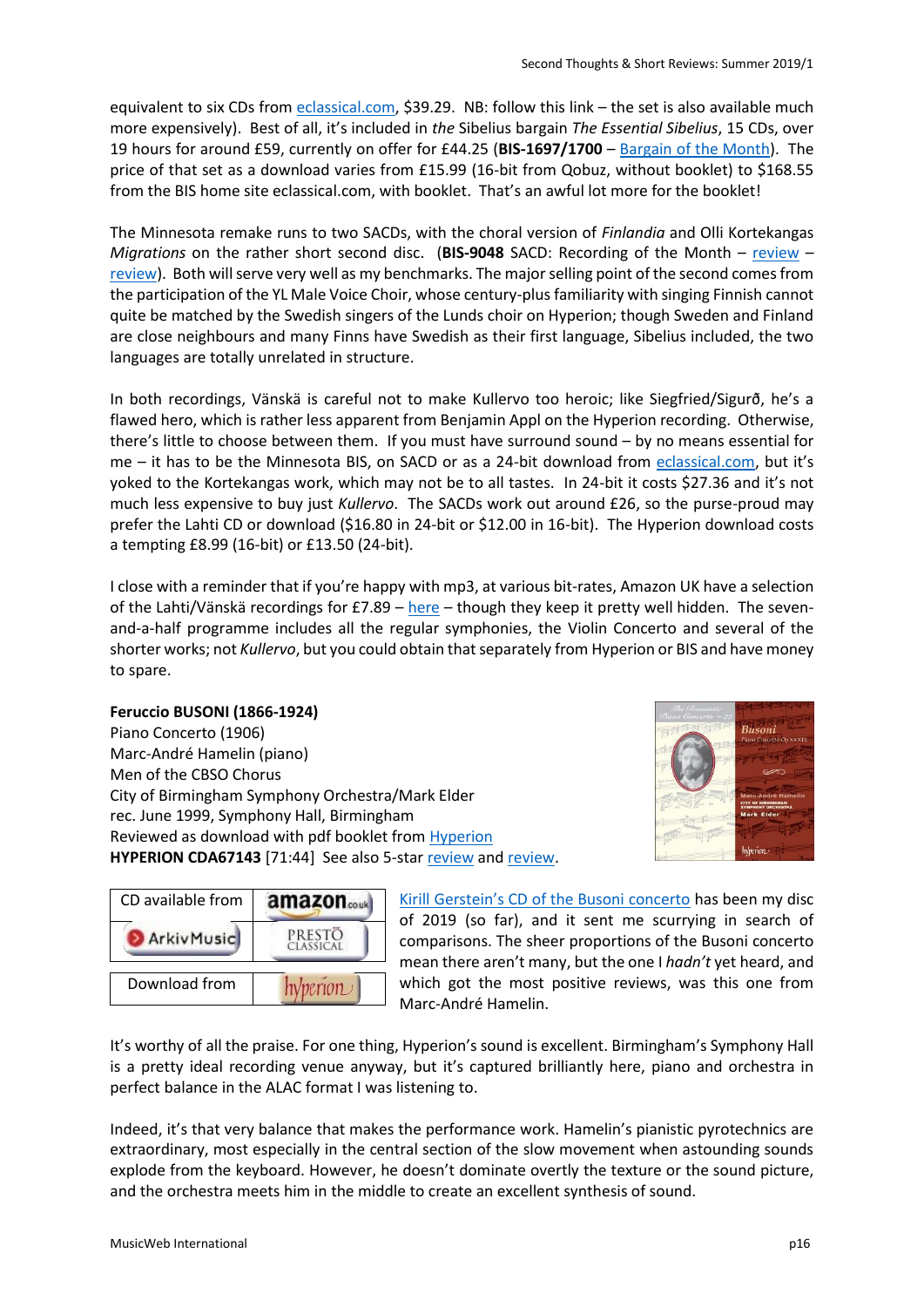In fact, Mark Elder's contribution is every bit as important. He unleashes hedonistic abandon in the scherzo and tarantella, but he is even more impressive in the first and third movements, where he understands the work's unique structure and gives it a compelling sense of drama. For all that I love it, I'd be the first to admit that this concerto is overblown, absurd and impossible; but Elder comes closer than anyone to taming it and making it suit its proportions.

There's a particularly potent sense of unfolding mystery in the finale's introduction, and the male chorus sound very compelling in their contribution, leading into a coda that finally seems to embrace the concerto's silliness (in a good way!). Recommended, alongside Gerstein, of course! [*Simon Thompson***]**

### **Ralph VAUGHAN WILLIAMS (1872-1958)**

[Sinfonia Antartica](http://www.musicweb-international.com/mwork_index/VW_sys79.htm) (Symphony No.7) [42:57] [Symphony No 9](http://www.musicweb-international.com/mwork_index/VW_sys79.htm) in e minor [40:40] Timothy West (narrator); Rowan Pierce (soprano) Graham Eccles (organ) Ladies of the Royal Liverpool Philharmonic Choir Royal Liverpool Philharmonic Orchestra/Andrew Manze rec. 2018, Philharmonic Hall, Liverpool. DDD. Reviewed as 16-bit lossless download.



**ONYX CLASSICS 4190** [83:33] For purchase details please see review b[y John Quinn.](http://musicweb-international.com/classrev/2019/May/VW_sys79_4190.htm)

Though I find the spoken superscriptions less intolerable than John Quinn, I do wish that they had at least been separately tracked. I suppose I find them less irksome because I grew so used to them on the mono Boult Decca recording from which I got to know the *Antartica* and because they remind me of the poets from whom they are drawn – less fashionable today than when the work was composed and the poetry of Donne and the Metaphysicals was in vogue. (Word has just rejected the very word Metaphysicals.) Much as I now prefer Herbert's poetry to Donne's, that's still a pretty powerful line about the 'rags of time'.

I still hark back to those Boult recordings as my benchmarks – for the *Antartica* not least. There's no special *imprimatur* on them, of course, though I think No.7 one of the most special of the series. The only major disagreement comes in the form of the finale, where Manze, having kept close to Boult's tempi, is much faster. The movement sounds very effective at Manze's tempo, but I find myself still preferring Boult's rather more considered account or that of Andrew Davis (Chandos **CHSA5186**, with *Four Last Songs* and Piano Concerto) – it is marked *non troppo allegro* – though Bryden Thomson, whose accounts of the VW symphonies I'm not alone in liking, also adopts a fast tempo (Chandos **CHAN8796**, with *Toward the Unknown Region*, download only, or complete symphonies **CHAN9087** – [review\)](http://musicweb-international.com/classrev/2019/Apr/VW_sys_CHAN9087.htm).

Where Manze adopted a much faster tempo for the finale of No.7, in No.9 the boot is very much on the other foot, with Manze significantly more deliberate than Boult, Davis or Thomson. The Boult can claim to be definitive in the sense that the composer sat in on the sessions.

### **Manuel de FALLA (1876-1946)**

*El Amor Brujo* (1915 original version) [35:20] *El retablo de Maese Pedro* (Master Pedro's Puppet Show, 1923) [26:24] Esperanza Fernández (cantaora), Jennifer Zetlan (soprano), Jorge Garza (tenor), Alfredo Garcia (baritone), Sato Moughalian (flute) Perspectives Ensemble/Angel Gil-Ordoñez rec. 27-31 August 2018, Greenville Community Church, Scarsdale, NY, USA. DDD.

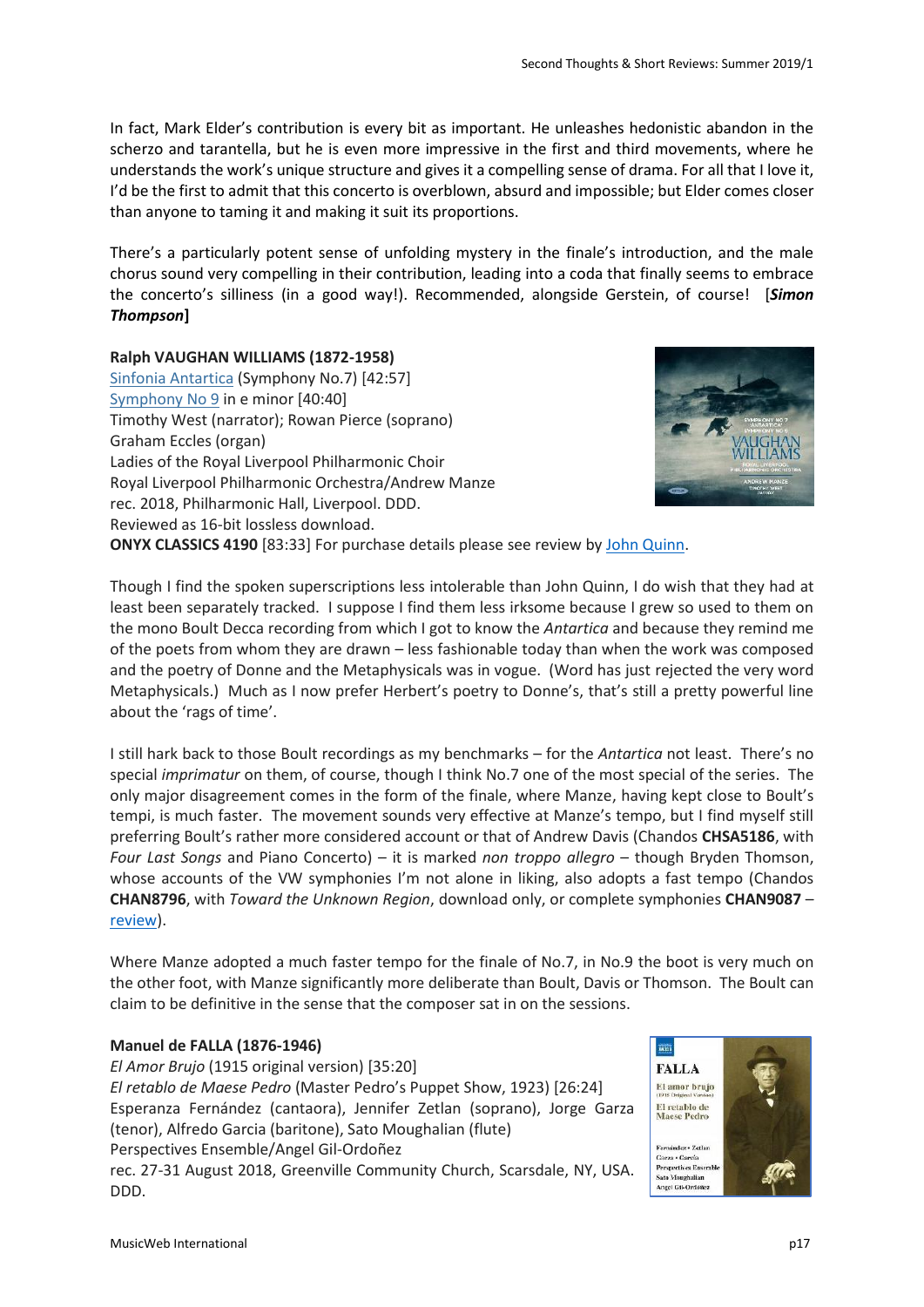Text and translation included Reviewed as lossless (wav) press preview. **NAXOS 8.573890** [61:58] See also **Recommended** [review.](http://musicweb-international.com/classrev/2019/Jul/Falla_brujo_8573890.htm)

*El Amor Brujo* (1915 original version) [34:28] *Fantasia Baetica* [13:46] *El retablo de Maese Pedro* (Master Pedro's Puppet Show, 1923) [27:18] Antonia Contreras (flamenco singer), Jerôme Corréas (bass-baritone), Chantal Perraud (soprano), Eric Huchet (tenor) Orchestre Poitou-Charentes/Jean-François Heisser (piano) rec. Abbaye Royale de Fontevraud, November 2006. DDD. **MIRARE MIR034** [75:32]



| Naxos CD<br>available from  | amazon <sub>couk</sub> |
|-----------------------------|------------------------|
| <b>ArkivMusic</b>           | PRESTO<br>CLASSICAL    |
|                             |                        |
| Mirare CD<br>available from | amazon                 |

It's five years since Perspectives Ensemble and Angel Gil-Ordoñez recorded the music of Montalvatge for Naxos – [review.](http://www.musicweb-international.com/classrev/2014/Jun14/Montsalvatge_madrigal_8573101.htm) Their new recording has all the virtues of its predecessor, with convincing performances, very well recorded. *El retablo de Maese Pedro* is still not as wellknown as it deserves to be; it's an odd work based on a puppet show, but quite different from *Petrushka*.

There's competition from Josep Pons on mid-price Harmonia Mundi, the same coupling of the original *El Amor* 

*Brujo* with *El retablo de Maese Pedro* (**HMG505213**) and Naxos seem attracted to the coupling, with an earlier (1995) account directed by Diego Dini-Ciacci on **8.553499**. Both of those employ the 1915 original and make a good case for *El retablo*. Both have their merits, but they are outshone by the Mirare, which also adds a fine account of the none too familiar piano piece *Fantasia Baetica*, otherwise available only on a Hyperion recording (Garick Ohlsson) and an out-of-stock CD from Claves.

Antonia Contreras gives a powerful flamenco performance to match the X-rated cover and, all in all, while the Naxos is a very fine bargain, it's worth spending that little extra on the Mirare. This was the well-deserved first choice for *El Amor Brujo* on Radio 3's Building a Library.

For a coupling of *El Amor Brujo* (the 1925 Suite) with the better-known *Nights in the Gardens of Spain*, the mid-price Chandos recording with Sarah Walker, Margaret Fingerhut, the LSO and Geoffrey Simon offers good value on CD but beware: some dealers are asking much more for the lossless download than for the disc (**CHAN10232X**). Even [chandos.net,](https://www.chandos.net/products/catalogue/CHAN%2010232) who offer the CD for £7.00 plus p&p are asking £7.99 for the lossless download. Better still, however, if you want the Suite would be Victoria de los Angeles with Carlo Maria Giulini (with *La Vida breve*, etc., Warner Great Recordings of the Century **5675872**, 2 CDs – [review](http://www.musicweb-international.com/classrev/2001/Dec01/Falla_victoriadelosangeles.htm) – download only, or Warner C20 Classics **2375952**, 2 CDs, *[Recording of the](http://www.musicweb-international.com/classrev/2009/Apr09/Falla_2375952.htm)  [Month](http://www.musicweb-international.com/classrev/2009/Apr09/Falla_2375952.htm)*, with *Sombrero*, *Noch*es, etc., download only).

On the thorny subject of price, I note that the Naxos CD varies from £7.50 to a new high for this label of £10.89, with mp3 around £4.50, 16-bit downloads around £4.80 and 24-bit around £7.20.

# **Frank BRIDGE (1879-1941)**

This is a reminder of the quality of the six-volume Chandos recordings of Bridge's music (**CHAN10729** – [review](http://www.musicweb-international.com/classrev/2012/Oct12/Bridge_Hickox_CHAN10729.htm) – [DL Roundup July 2012/2\)](http://www.musicweb-international.com/classrev/2012/June12/DL_roundup_June12_2.htm) and a note that the individual volumes seem to have disappeared or about to disappear on individual CDs: most are now download only or burned on special CDR, but Volume 4 can be snapped up for £2.50 as I write, direct from Chandos. If you want the individual downloads, they are all on special offer, again as I write.

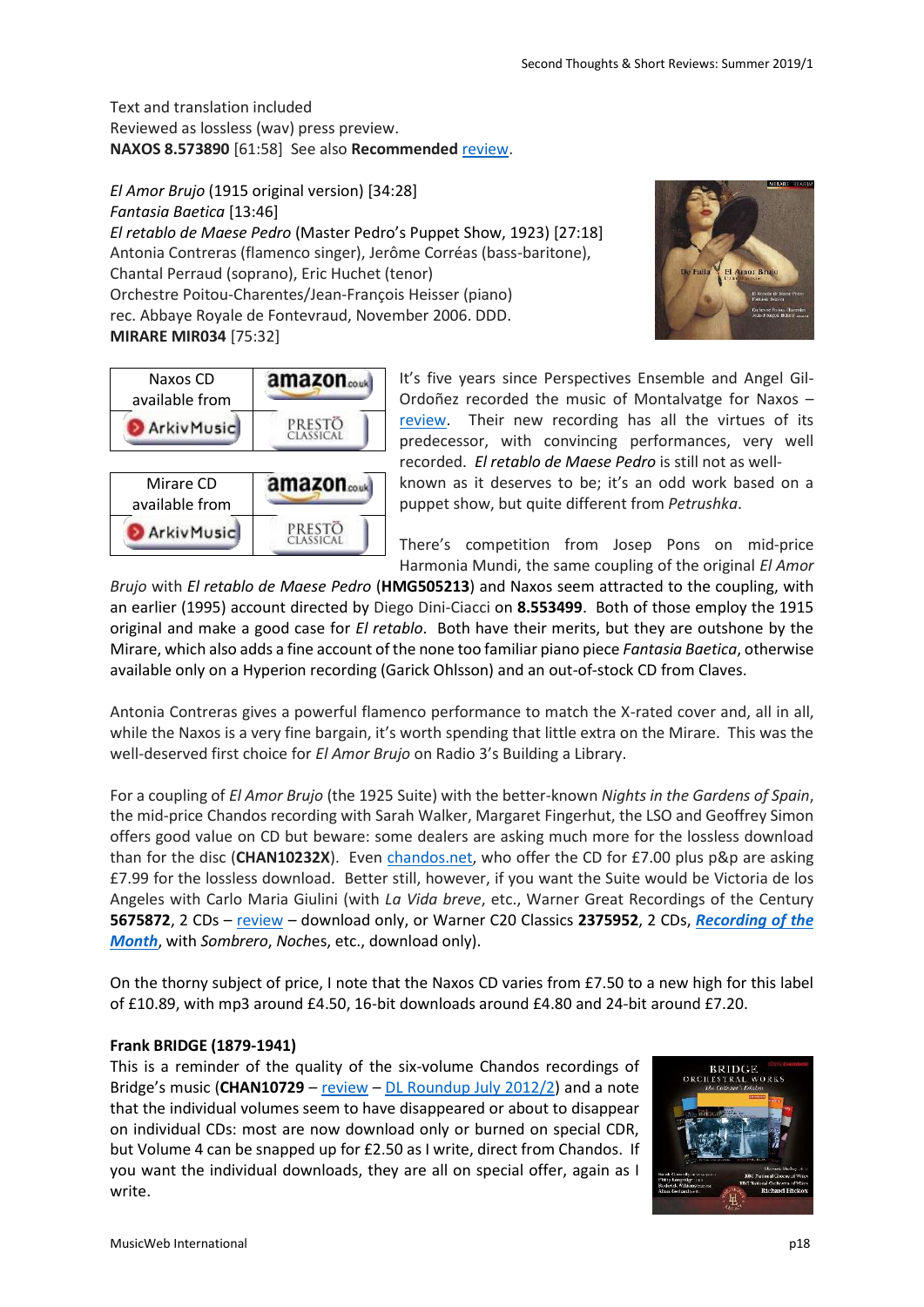- **CHAN9950**, Volume 1 is now download only, currently reduced from £9.99 to £6.99, or available as a special CDR for £13.24 from [chandos.net](https://www.chandos.net/products/catalogue/CHAN%209950)
- **CHAN10012**, Volume 2 likewise from [chandos.net](https://www.chandos.net/products/catalogue/CHAN%2010012)
- **CHAN10112, Volume 3 likewise from [chandos.net.](https://www.chandos.net/products/catalogue/CHAN%2010112)** The SACD is unavailable.
- **CHAN10188**, Volume 4 download reduced from £9.99 to £6.99, CD on offer for £2.50 from [chandos.net](https://www.chandos.net/products/catalogue/CHAN%2010188)
- **CHAN10246**, Volume 5 is now download only, currently reduced from £9.99 to £6.99, or available as a special CDR for £13.24 from [chandos.net](https://www.chandos.net/products/catalogue/CHAN%2010246)
- **CHAN10310**, Volume 6 is now download only, currently reduced from £7.49 to £5.24 (lossless) or £9.79 from £13.99 (24-bit) or a special CDR for £10.74 fro[m chandos.net.](https://www.chandos.net/products/catalogue/CHAN%2010310)

The complete set sells for around £22, currently reduced to £15.68 from [chandos.net,](https://www.chandos.net/products/catalogue/CHAN%2010729) but the download, even though currently reduced from £31.96 to £22.37 in lossless sound, is more expensive than the discs. Even that is better than the £35.96 being asked by one dealer or the £57.51 from another. I've given up asking why. (I don't know why I called £31.96 'excellent value' in DL Roundup June 2012/2.)

### Recommended

CD available from

**ArkivMusic** 

# **Dmitri SHOSTAKOVICH (1906-1975)** Symphony No. 6 in B minor, Op. 54 (1939) [33:14] Suite from the Incidental Music to *King Lear*, Op. 58a (1940) [14:09] Festive Overture, Op. 96 (1954) [6:15] Symphony No. 7 in C major, Op. 60 'Leningrad' (1941) [78:24] Boston Symphony Orchestra/Andris Nelsons rec. live, February 2017 (7); April-May 2017 (6, Overture); May 2017 (Lear) **DEUTSCHE GRAMMOPHON 483 6728** [53:38 + 78:24] Reviewed as a 24/96 download from Presto. Pdf booklet included. Previous review: [John Quinn](http://www.musicweb-international.com/classrev/2019/Mar/Shostakovich_sys_4836728.htm)

amazon<sub>couk</sub>

**PRESTO** 



I've reviewed the previous three volumes in this ongoing cycle: [Symphony No. 10;](http://www.musicweb-international.com/classrev/2015/Aug/Shostakovich_sy10_4795059.htm) [Symphonies 5, 8 & 9;](http://www.musicweb-international.com/classrev/2016/Jun/Shostakovich_sys_4795201.htm) and [Symphonies 4 & 11.](http://www.musicweb-international.com/classrev/2018/Jul/Shostakovich_sys_4835220.htm) It began impressively enough, although the best was yet to come. Indeed, Nelsons' Fourth and

Eleventh must now be counted among the finest in the catalogue, which is why I made that set one of my Recordings of the Year in 2018. Prior to that, I was bowled over by his 'inspired' Concertgebouw Eighth, filmed at the Lucerne Festival in 2011 [\(C Major/Unitel](http://www.musicweb-international.com/classrev/2012/May12/Shostakovich_Sym8_CMajor710004.htm)). In stark contrast, Nelsons' CD of the Seventh, recorded with the CBSO that same year, is unpardonably crude [\(Orfeo\)](http://www.musicweb-international.com/classrev/2012/Nov12/Shostakovich7_C852121A.htm).

He starts this new album with the Sixth, a piece I first heard on an André Previn/LSO LP, which also included Rachmaninov's Third (EMI-Warner, 1974/77). Alas, that Shostakovich never really 'worked' for me until I discovered Vladimir Jurowski and the Russian National Orchestra's 2004 account of it, along with No. 1 (Pentatone **PTC 5186 068**). That said, Mark Wigglesworth and the BBCNOW, recorded in the 1990s, mustn't be overlooked (**[BIS-973](https://www.eclassical.com/conductors/wigglesworth-mark/shostakovich-symphonies-nos5-6-and-10.html)**). Predictably, Nelsons and the BSO are sumptuously recorded, the lower strings powerfully projected. However, Wigglesworth and Jurowski, leaner sounding, are even more spectral in the first movement, and rightly so. The BSO are magnificent, though, and Nick Squire's recording has terrific presence. What a fabulous tam-tam, too. The middle movement is darkly eloquent, the big, loping finale as taut and sardonic as it gets. (Oh, and that bass drum is to die for.)

The Seventh is a resilient piece that yields easily to various approaches. Those who like the 'Leningrad' to be visceral and ultra-vivid - with a sound to match -should warm to Valery Gergiev's 2012 recording [\(Mariinsky\)](http://www.musicweb-international.com/classrev/2013/Jan13/Shostakovich_s7_MAR0533.htm). However, for something more thoughtful, look no further than Paavo Järvi and the RNO, recorded two years later [\(Pentatone](http://www.musicweb-international.com/classrev/2015/Apr/Shostakovich_sy7_PTC5186511.htm)). Happily, Nelsons' Boston Seventh is more subtly executed than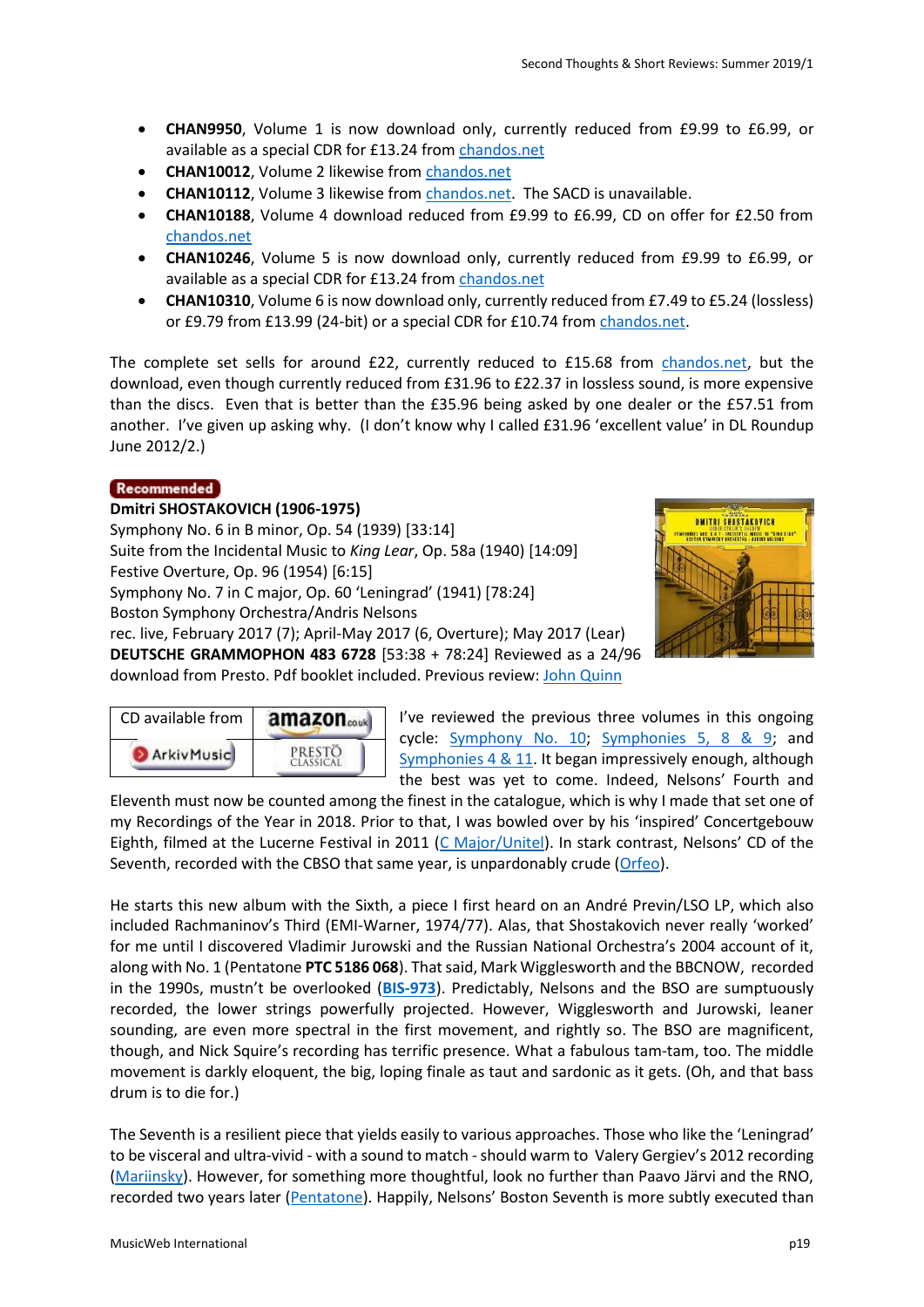his Birmingham one, the first movement unusually refined and more transparent than his Birmingham one. However, this new reading, recorded at a different concert, feels slightly 'damped' compared with his Sixth. Nelsons ensures the first movement is suitably equivocal, its moods keenly felt. Even that infamous march is surprisingly nuanced at the start, individual instruments more audible than usual. It's superbly built, too, that extended peroration as thrilling as I've ever heard it, every timbre laid bare.

As with Järvi *fils*, Nelsons finds a strong, seamless narrative in this music that makes it feel genuinely symphonic. That's especially true of the Moderato (poco Allegretto), beautifully sprung and precisely pointed, and the Adagio, the latter anguished rather than overwrought. (How well the brass are blended here, how silken the strings.) Admittedly, the finale is a tad discursive, but when it's this disciplined and dynamic, who could possibly complain? The fillers, crisp and buoyant accounts of the brief *Festive Overture* - that heroic bass drum again - and the quite substantial *Lear* suite, are a real bonus. Once again, I was struck by what a premium-quality band this is, and how splendidly they play for Nelsons. Indeed, on present form I'm tempted to say they're the finest orchestra on the planet. Period.

Another unmissable instalment in this fine series; as before, the engineering is exemplary. **[DM]**

BW's growing ambivalence to the *Leningrad*, even as heard on this recording and reported in the last edition, evoked a predictably mixed batch of responses on the [Message Board.](http://members2.boardhost.com/MusicWebUK/msg/1553215002.html)

# **Witold LUTOSŁAWSKI (1913-1994)**

Concerto for cello and orchestra (1969-70) [26:21] Concerto for piano and orchestra (1988) [16:47] Symphony No.4 (1988-93) [29:26] Robert Cohen (cello) Ewa Pobłocka (piano) Orchestra Sinfonia Varsova/Jerzy Maksymiuk rec. January 2013, Polish Radio's Witold Lutosławski Recording Studio, Warsaw. DDD.



**BEARTON CDB052** [72:37] SACD available from [BeArTon.](http://www.bearton.pl/en/?option=com_content&view=article&id=208%3A-lutosawski-witold-w-sacd-vol-2-nr-kat-cdb052&catid=43&Itemid=29&lang=en)

This is not music which renders itself up easily: don't expect a cello concerto, for example, that sounds anything like the Dvořák or the Elgar. Apart from Ewa Pobłocka's recording of the Piano Concerto with the composer himself in 1992 (CDAccord **ACD015** – [review\)](http://www.musicweb-international.com/classrev/2003/Dec03/Lutoslawski_pc_S3.htm) there are no more authentic performances than these; the performance of the Piano Concerto is very similar to that on CD Accord and the recording is good. Another Polish release couples the Cello Concerto and Symphony No.4 (Accentus **ACC30388: Recording of the Month)**; Leslie Wright's [review](http://www.musicweb-international.com/classrev/2017/Mar/Lutoslawski_sy4_ACC30388.htm) of that suggests that René Capuçon's more lyrical approach to the solo part there may be more amenable than Robert Cohen's.

This is one of the last ever downloads that I shall be making from emusic – see page 6 for reasons. I couldn't give recording dates or even the catalogue number unless I had had access to Dominy Clements [review](http://www.musicweb-international.com/classrev/2013/Oct13/Lutoslawski_orchestral_CDB029-052.htm) because, like most of their offerings, it comes devoid of notes.

MusicWeb no longer sell CDAccord recordings, but subscribers can listen to **ACD015** fro[m Naxos Music](https://www.naxosmusiclibrary.com/catalogue/item.asp?cid=CDAccordACD015)  [Library.](https://www.naxosmusiclibrary.com/catalogue/item.asp?cid=CDAccordACD015)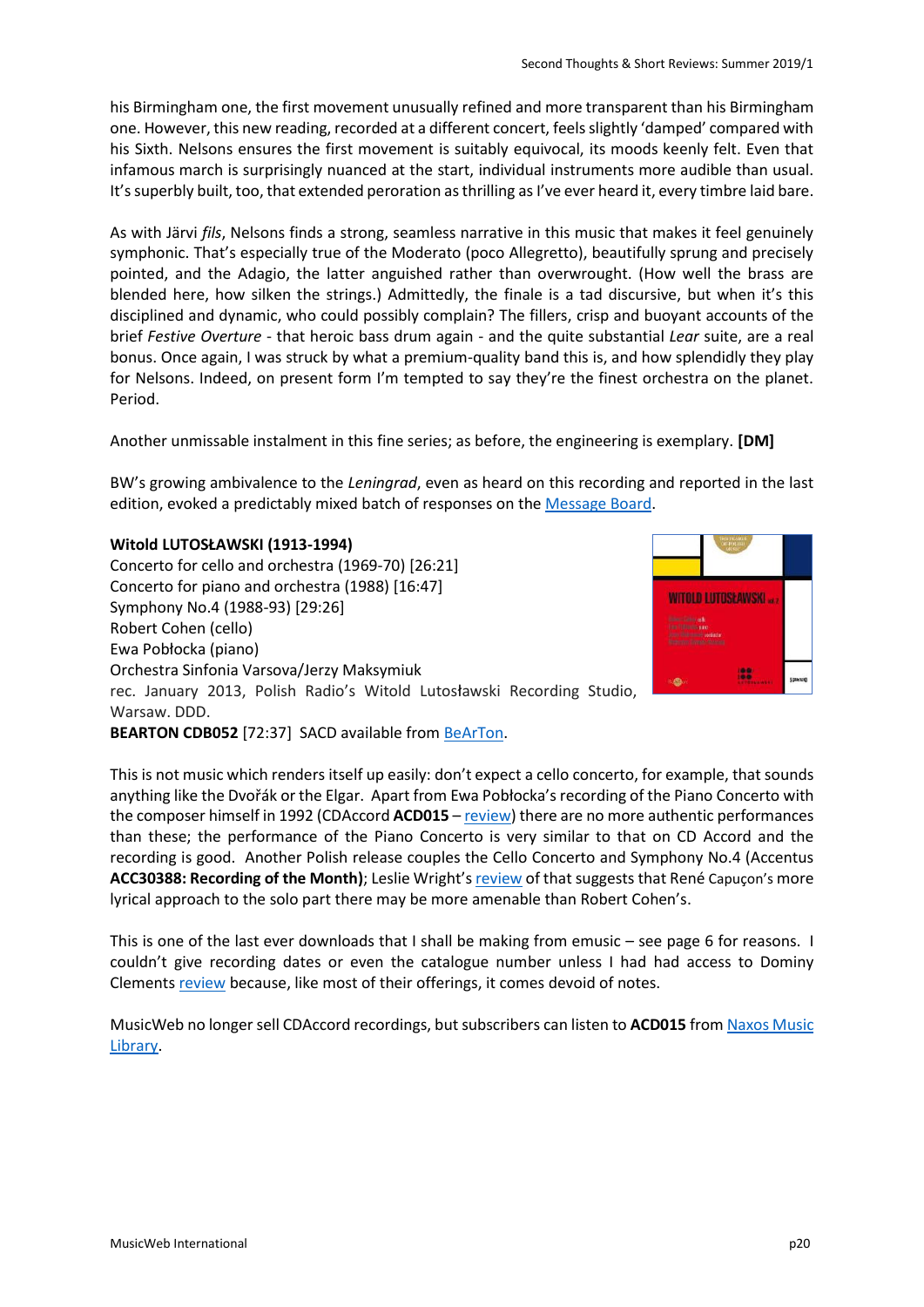### **Emil TABAKOV (b. 1947)**

**Complete Symphonies - Volume 2** Symphony No. 1 (1981-82) [34:56] Concerto for Viola and Orchestra (2007) [38:54] **Emil TABAKOV** Alexander Zemtsov (viola) Bulgarian National Radio Symphony Orchestra/Emil Tabakov rec. 2009/2014, Bulgarian National Radio, Sofia First Recordings Reviewed as 24/48 download from [eclassical.com.](https://www.eclassical.com/tabakov-complete-symphonies-vol-2.html) NO booklet. Back cover only from Naxos Music Library. Booklet fro[m Toccata.](https://d2vhizysjb6bpn.cloudfront.net/TOCC0410DIGIBKLT.pdf)

**TOCCATA CLASSICS TOCC0410** [73:50] For CD purchase details please see [review](http://www.musicweb-international.com/classrev/2017/Sep/Tabakov_symphonies_v2_TOCC0410.htm) by Stephen Greenbank.

It's some time since I [reviewed](http://www.musicweb-international.com/classrev/2016/Sep/Tabakov_symphonies_v1_TOCC0365.htm) and enjoyed Volume 1 of this series. Symphony No.1 is a tougher nut than No.8, which I described as approachable though not always an easy listen. Tough, but worth cracking, No.1 was clearly meant to announce the composer's arrival on the post-Shostakovich symphonic scene unmissably and it does so effectively.

The Viola Concerto is much more recent, but moves generally in the same thematic realms. The composer-led performances are *de facto* authoritative, the recording very good in 24-bit format and the notes as informative as we have come to expect from this most enterprising label.

Lovers of Military Band Music will need no urging to go for **Beulah's** latest release: **Military Marches** from the Band of the Coldstream Guards/Major Douglas Pope and the Band of HM Royal Marines/Lt. Colonel Sir Vivian Dunn (**2PS32** ADD/stereo [59:17] – from [Qobuz](https://www.qobuz.com/gb-en/album/military-marches-band-of-h-m-royal-marines-and-band-of-the-coldstream-guards/z3muqy9vjqqxb) in lossless sound). If you followed the review of Beulah's *Classic Marches* in [Spring 2019/2](http://www.musicweb-international.com/classrev/2019/Apr/Spring_2019_2.pdf) and the other links there, this offers more of the same in the same high quality transfers.



The Marines, released by HMV in 1963, open the proceedings with: Under the White Ensign [3:03] *L'entente cordiale* [2:46] *Semper Fidelis* [2:41] On the Square [2:57] No Hiding Place [2:42] Army of the Nile [3:17]

Followed by The Guards, recorded by Decca in 1958, in: Voice of the Guns [3:12] With Sword and Lance [2:34] *Le père de la victoire* [3:28] Light of Foot [2:52] *Le régiment de Sambre et Meuse* [2:52] Under the Banner Victory [2:43] Anchors Aweigh [3:09] Entry of the Gladiators [2:35] Københavner March [2:26] Radetzky March [2:39] *A Frangesa!* [2:18] *El Abanico* [3:31] National Emblem [2:51] The Consort [4:41]